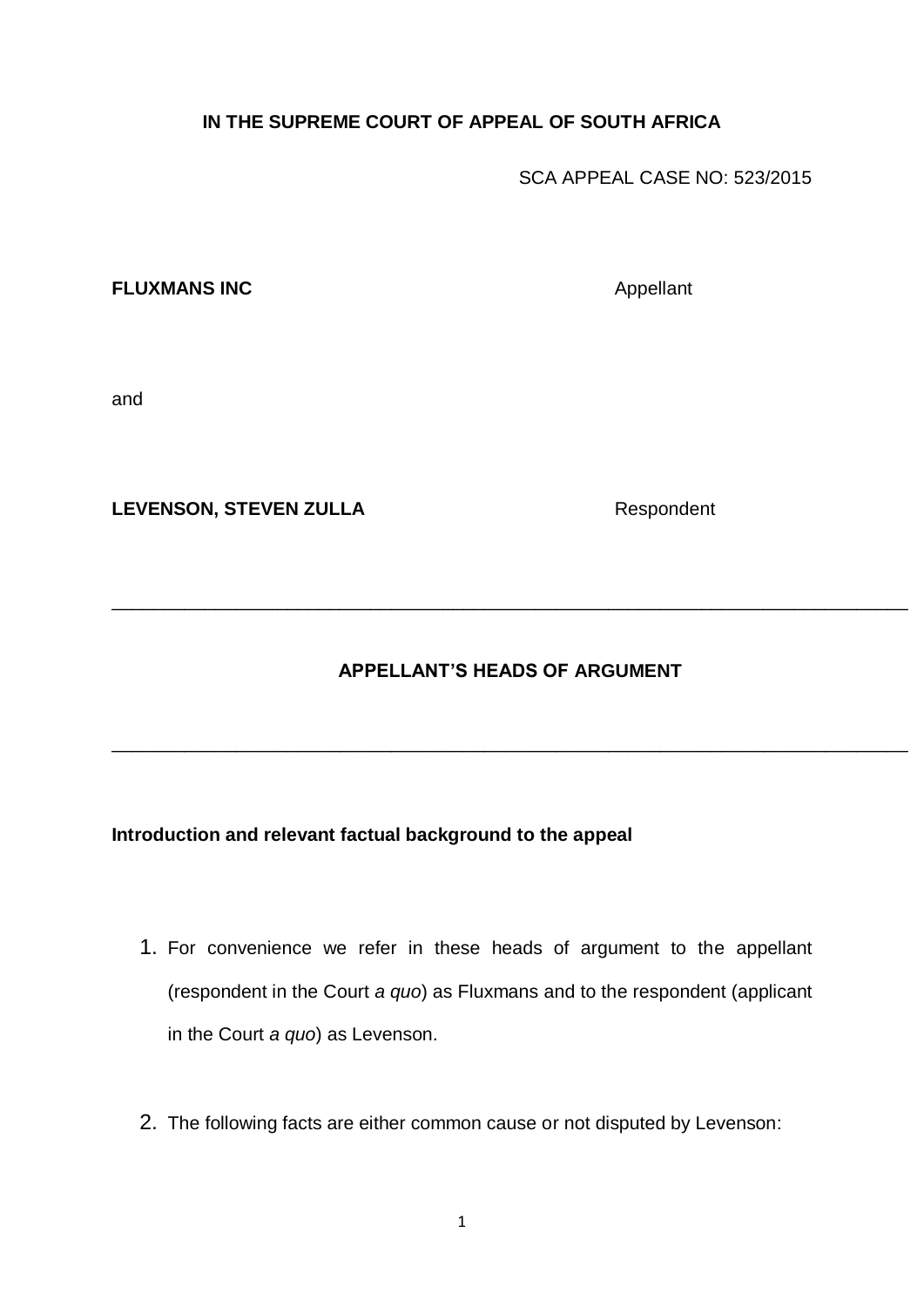- 2.1. Fluxmans represented Levenson in the institution and prosecution of an action against the RAF for damages for personal injuries suffered by Levenson in a motor vehicle collision on 8 October 2005.
- 2.2. At the time of the motor vehicle collision Levenson was employed by a valued client of Fluxmans.<sup>1</sup>
- 2.3. Mr. Perlman ("Perlman") of Fluxmans agreed to represent Levenson on a contingency fee basis after having been approached by a director of Levenson's employer who told Perlman that all of the attorneys that Levenson had approached had required that Levenson agree to a contingency fee arrangement on the basis that he would pay 25% plus VAT of the amount recovered from the RAF. The director enquired if Fluxmans would be prepared to act for Levenson on more favourable terms than those that had been offered by the other attorneys.<sup>2</sup>
- 2.4. In good faith and in an effort to assist Levenson, a contingency fee agreement was concluded between Fluxmans and Levenson.<sup>3</sup>
- 2.5. The contingency agreement that was concluded provided that Fluxmans would charge a contingency fee of 22.5% plus VAT of the damages that Levenson recovered from the RAF.<sup>4</sup> In this regard Levenson says that he signed a written fee agreement confirming that Fluxmans

AA p52 para 13.1-13.2. There is no response to this allegation in the RA.

 $^{2}$  AA p53 para 13.4-13.5. There is no response to this allegation in the RA.

 $3$  AA p54 para 13.6. There is no response to this allegation in the RA.

<sup>4</sup> AA p54 para 13.7. There is no response to this allegation in the RA.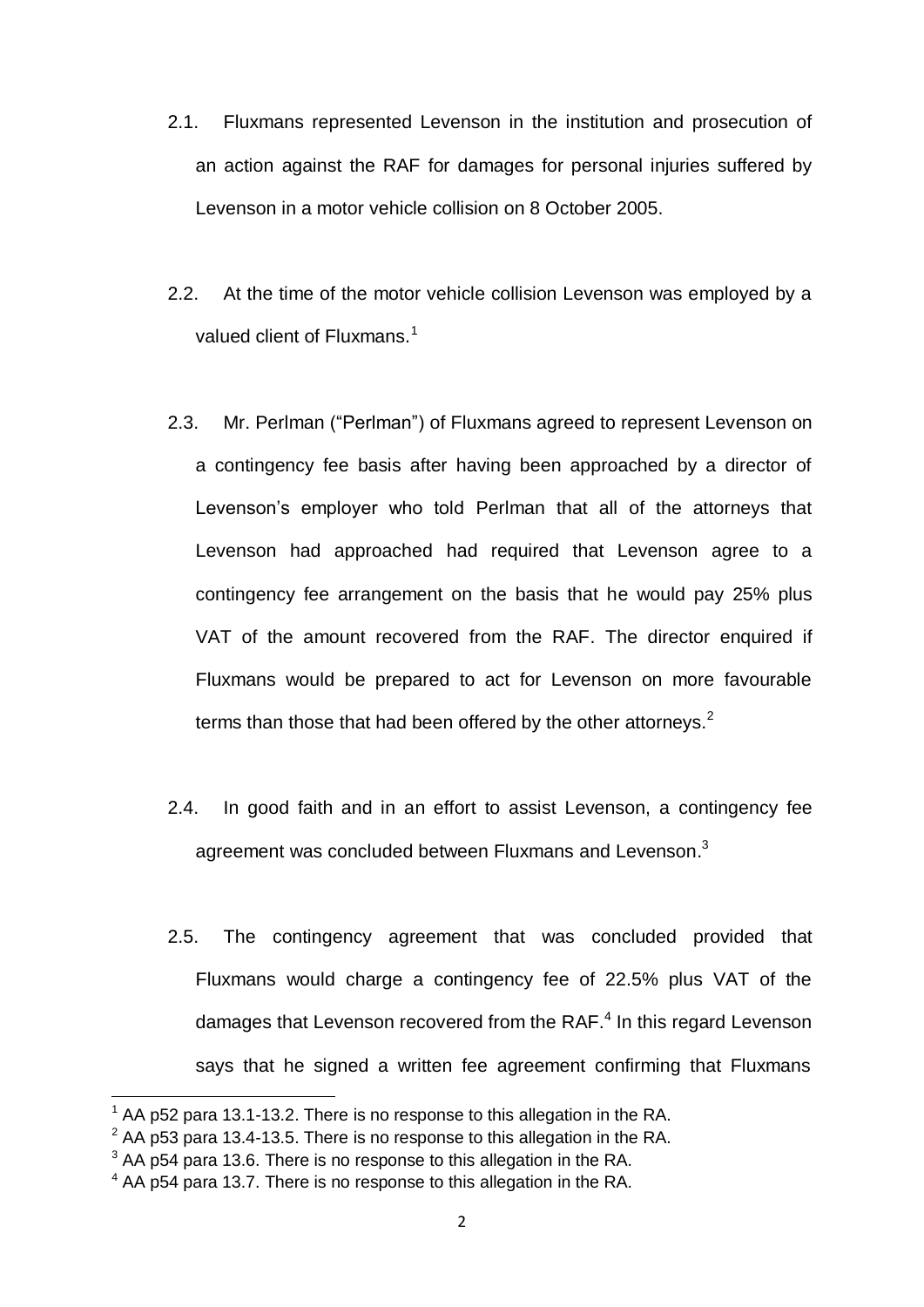would accept instructions from him on a contingency on the basis that he would pay 22.5% plus VAT of the damages recovered for Fluxmans' fees in instituting, prosecuting and finalising his case against the RAF.<sup>5</sup>

- 2.6. The contingency fee of 22.5% agreed to by Levenson and Fluxmans was less than what Levenson had been offered by other firms of attorneys. It was also less than the contingency fee that Fluxmans would have been permitted to charge in terms of the Contingency Fees Act, 66 of 1997 ("the Act"). In this regard, section 2(2) of the Act provides that: "*Any fees referred to in subsection (1)(b), which are higher than the normal fees of the legal practitioner concerned (hereinafter referred to as the 'success fee'), shall not exceed such normal fees by more than 100 per cent: Provided that, in the case of claims sounding in money, the total of any such success fee payable by the client to the legal practitioner, shall not exceed 25 per cent of the total amount awarded or any amount obtained by the client in consequence of the proceedings concerned, which amount shall not, for purposes of calculating such excess, include any costs.*"
- 2.7. Fluxmans successfully prosecuted Levenson's claim against the RAF. The court proceedings were concluded and the case was subsequently settled in terms of an agreement that was made an order of court on 23 May 2008, some 27 months after the first instruction to Fluxmans. The order of court provided for payment to Levenson of R4 862 56, 40 together

 $<sup>5</sup>$  FA p7 paras 7-8.</sup>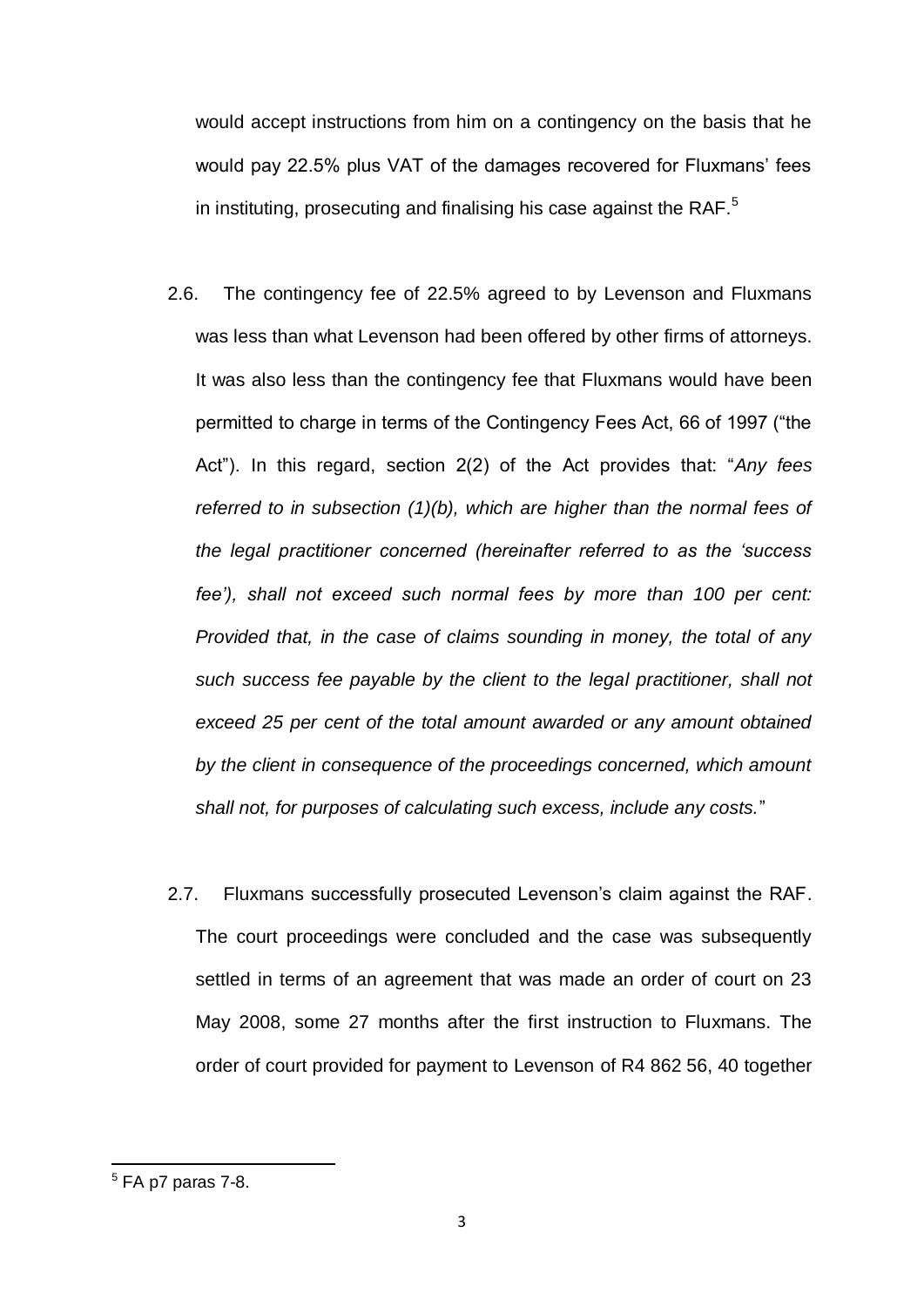with an undertaking for future medical and hospital expenses and party and party costs.<sup>6</sup>

- 2.8. Prior to receiving a statement of account, a meeting was held between Levenson and Perlman of Fluxmans. After this meeting Levenson addressed a letter to Fluxmans on 22 June 2008.<sup>7</sup> In this letter Levenson confirmed that he was aware when signing the letter of engagement that Fluxman's would earn a fee of 22.5% of any settlement. Levenson also referred in the letter to a request by him to Perlman for a reduction in Fluxman's fee, which request he made at that meeting.<sup>8</sup>
- 2.9. Levenson received a statement of account from Fluxmans dated 20 August 2008<sup>9</sup>, and was paid a total sum of R3 290 138, 90.<sup>10</sup> Annexure D to the statement of account<sup>11</sup> reflects that in calculating the fee due to Fluxmans, Fluxmans charged Levenson 22.5% of the money portion of the settlement received from the RAF and did not charge him any percentage in respect of the RAF's undertaking regarding future medical expenses. Taking into account the RAF's undertaking to Levenson in respect of future medical expenses, therefore, Levenson was charged an amount of R1 119 625,62 being an amount less than 22.5% of the settlement obtained.

<sup>8</sup> AA p57-58 para 18, p59 para 20.

 $6$  FA p10 para 11-12 Annexe SZL1 p23.

<sup>7</sup> Annexure SZL3 p30.

<sup>&</sup>lt;sup>9</sup> Annexure SZL2 p24.

 $10$  FA p10 para 13-14.

 $11$  FA p29.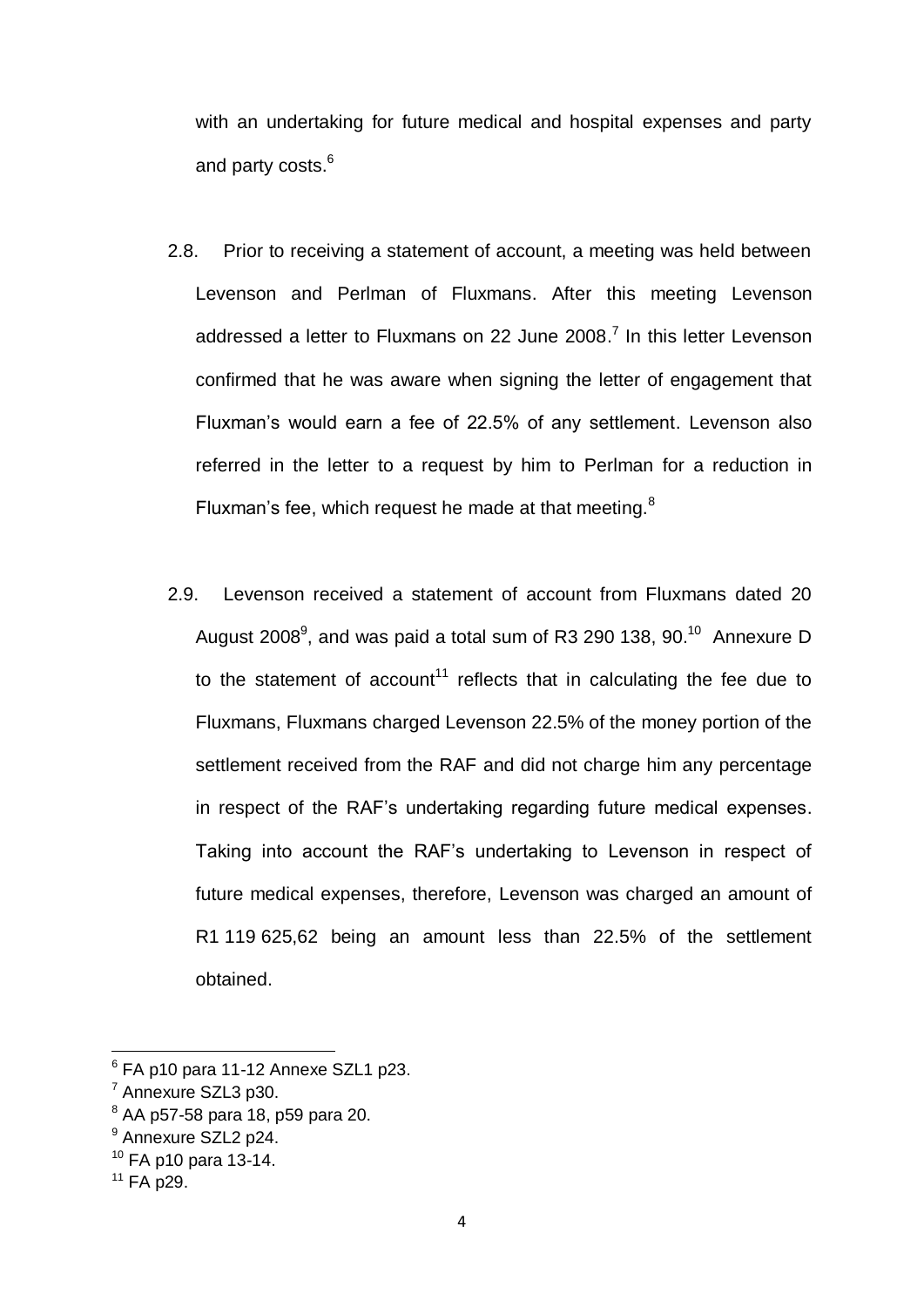- 2.10. By 30 August 2008, Levenson had received his account from Fluxmans and payment to him of the settlement amount less the fee to Fluxmans.<sup>12</sup>
- 2.11. On an unspecified date after 2014, Levenson read reports in the media regarding challenges to "so called 'common law Contingency Fee Agreements"<sup>13</sup> At the end of February 2014 it was reported that after consideration of this issue by a number of courts culminating in the Constitutional Court Judgments of Ronald Bobroff & Partners v De La Guerre and Another and SAAPIL v Minister of Justice and Another that "so called 'common law contingency fee agreements' were definitely illegal, invalid and unenforceable and in fact have always been so."<sup>14</sup>
- 2.12. After he read of the Constitutional Court judgment of 20 February 2014, Levenson decided to write to Fluxmans requesting a reimbursement.<sup>15</sup> The said letter, is dated 9 April 2014.<sup>16</sup>
- 2.13. On 20 May 2014, and in response to a letter from Fluxmans on 11 April  $2014^{17}$ , Levenson sent a further letter to Fluxmans<sup>18</sup> in which he records *inter alia* that at the time that the contingency fee was agreed with Fluxmans he was not advised of the provisions of the Act and detailing the

**.** 

 $12$  As well as less other disbursements and costs that are not relevant to this application. RA p68 para 6.

 $13$  FA p11 para 18.

 $14$  FA p11-12 para 19.

 $15$  FA p12 para 20.

<sup>&</sup>lt;sup>16</sup> Annexure SLZ4 p31.

<sup>&</sup>lt;sup>17</sup> Annexure SZL5 p32.

<sup>&</sup>lt;sup>18</sup> Annexure SZL6 p33.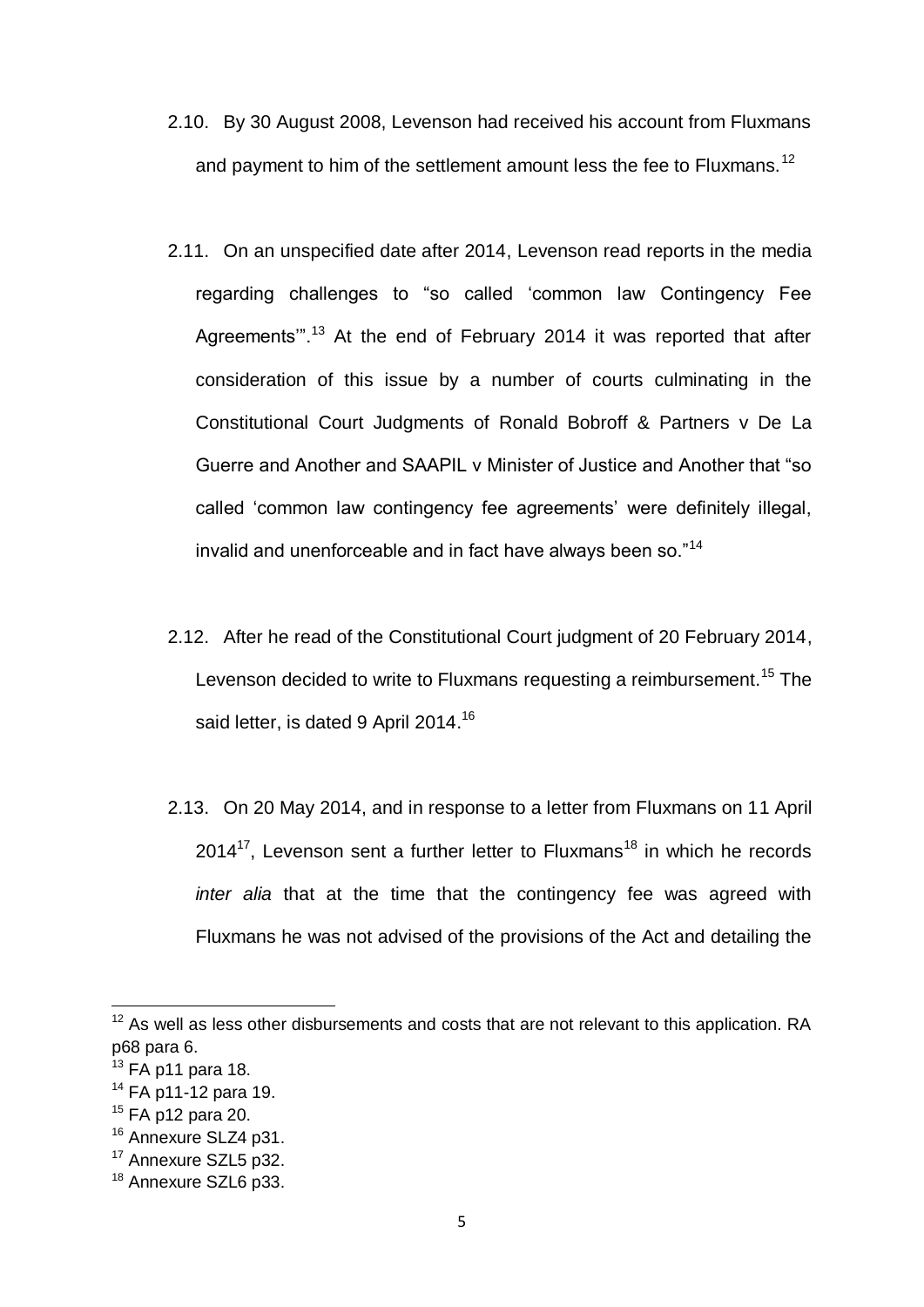respects in which he contends that the contingency fee agreement with Fluxmans did not comply with the Act.

- 2.14. In its response on 10 July 2014<sup>19</sup> Fluxmans recorded *inter alia* that the agreed contingency fee is less than the 25% maximum to which it would have been entitled in terms of the Act. Fluxmans further pointed out that Levenson "*enjoyed the benefits of receiving legal services by an experienced and very senior attorney and without having to pay for those services for a period of about two years*". In addition the letter expressed particular surprise at receiving Levenson's letter as "*at the time you expressed your appreciation for all that Fluxmans Inc did on your behalf and in particular for the services rendered by Mr Perlman.*" It was also said to Levenson that he is "*…now being opportunistic and even if you had such a claim, it has prescribed…*".
- 2.15. The application that is the subject matter of this appeal was instituted on 29 July 2014.<sup>20</sup> In it Levenson sought a declaratory that the contingency fee agreement was invalid and repayment of the amount paid less an amount that he unilaterally considered to be appropriate as a fee, alternatively an accounting and taxation.
- 2.16. The application was heard by her Ladyship, Justice Windell. In her judgment, which was handed down on 27 March 2015, the learned Judge *a quo* dismissed Fluxmans' argument that the claim against it was

<sup>&</sup>lt;sup>19</sup> Annexure SZL7 p34-35.

<sup>20</sup> NOM p1.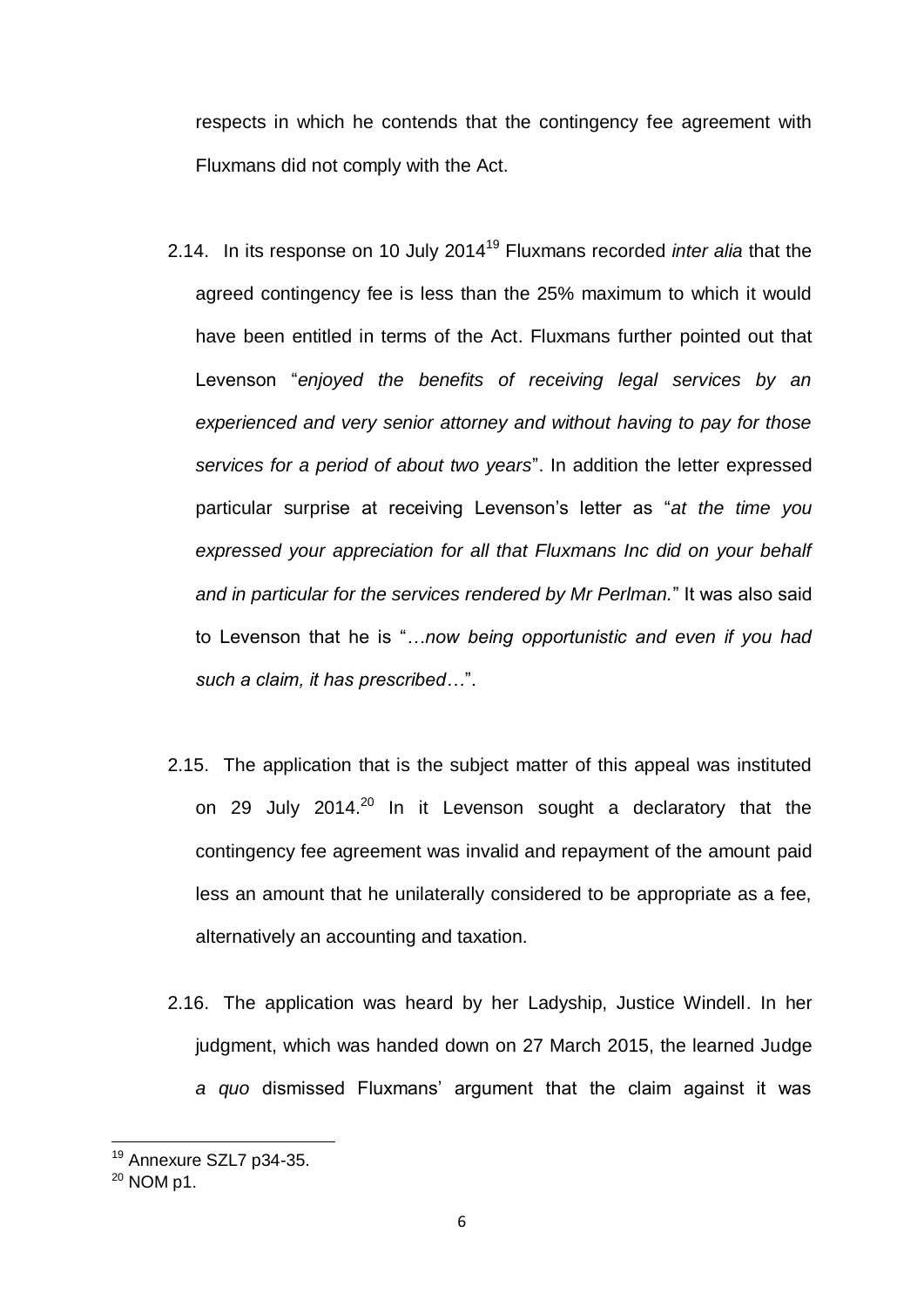extinguished by prescription and granted an order in favour of Levenson in the following terms $^{21}$ :

"*1. The quantum of the applicant's claim is referred to trial, in respect of which:*

- *1.1 The notice of motion is to stand as the simple summons and the respondent's notice of opposition as notice of intention to defend.*
- *1.2 The applicant as plaintiff is to file a declaration within 30 days of the date of this order.*
- *1.3 Thereafter the normal rules relating to the filing of pleadings and preparation for trial will apply.*
- *2. The percentage contingency fee agreement entered into between the applicant and the respondent, in respect of fees payable by the applicant to the respondent in pursuance of the applicant's claim against the Road Accident Fund, in respect of the accident in which the applicant was involved on 8 October 2005, is declared invalid, void and of no force or effect.*
- *3. The respondent is ordered to deliver to the applicant, within 20 days of the date of this order, a fully itemised and detailed statement of account in the form of a bill of costs, duly supported where necessary by vouchers, reflecting the fees of the respondent*

<sup>21</sup> The judgment of the court *a quo* is reported as **Levenson v Fluxmans Inc** 2015 (3) SA 361 (GJ).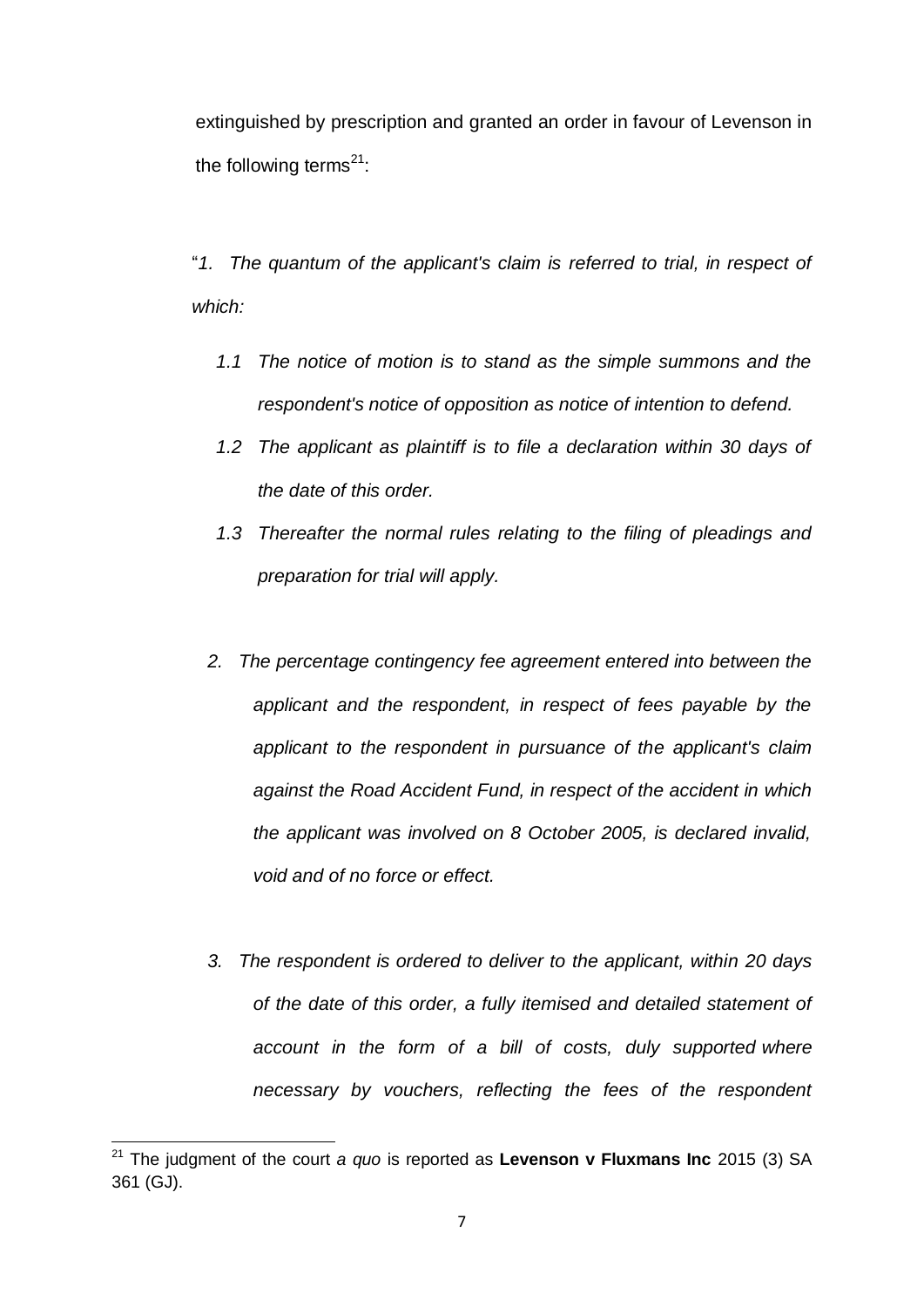*(disbursements excluded) in the action instituted on behalf of the applicant in the South Gauteng High Court between the applicant and the Road Accident Fund.*

 *4. Respondent is ordered to pay the costs of this application.*"

### **Issues to be determined on appeal**

### *Prescription*

- 3. The central issue to be determined on appeal is whether the learned Judge *a quo* erred in finding that Levenson's claim against Fluxmans had not prescribed.
- 4. In terms of section 12(1) of the Prescription Act, 68 of 1969 ("the Prescription Act"), prescription begins to run as soon as the debt is due. $^{22}$  This means that the debt must be immediately claimable by the creditor in legal proceedings and be one in respect of which the debtor is under an obligation to perform immediately.<sup>23</sup>
- 5. On Levenson's own version, by the end of August 2008, he had received his account from Fluxmans and payment to him of the settlement amount less the

<sup>1</sup> <sup>22</sup> **Santam Ltd v Ethwar** 1999 (2) SA 244 (SCA) at 252.

<sup>23</sup> **Uitenhage Municipality v Molloy** 1998 (2) SA 735 (SCA) at 739.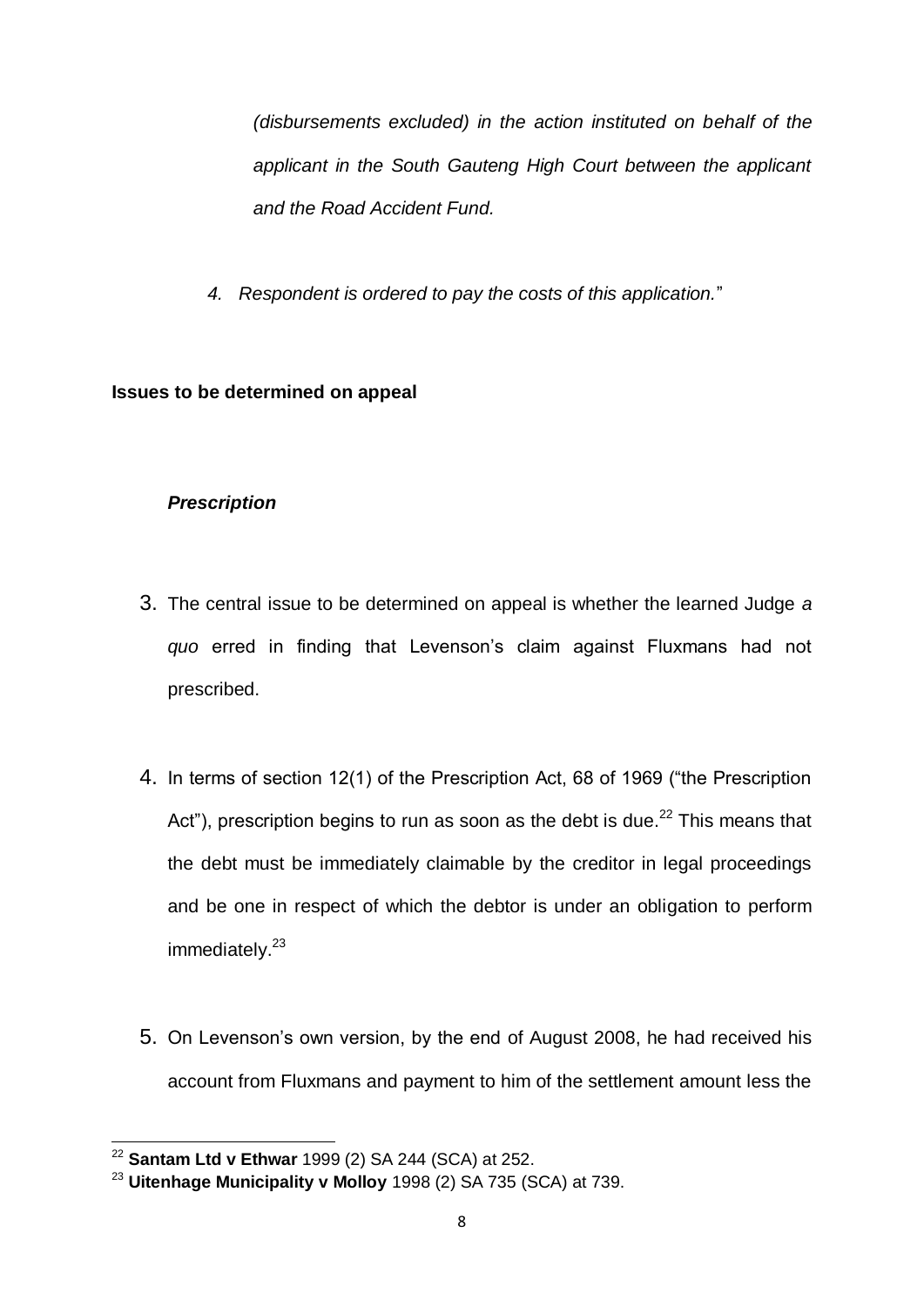now disputed fee to Fluxmans. By this date, therefore Fluxman's debt to him was claimable and there was an obligation to perform immediately. To quote from Van Heerden JA in **Truter and Another v Deysel** [2006 \(4\) SA 168](http://ipproducts.jutalaw.co.za/nxt/foliolinks.asp?f=xhitlist&xhitlist_x=Advanced&xhitlist_vpc=first&xhitlist_xsl=querylink.xsl&xhitlist_sel=title;path;content-type;home-title&xhitlist_d=%7bsalr%7d&xhitlist_q=%5bfield%20folio-destination-name:%27064168%27%5d&xhitlist_md=target-id=0-0-0-11093)  [\(SCA\)](http://ipproducts.jutalaw.co.za/nxt/foliolinks.asp?f=xhitlist&xhitlist_x=Advanced&xhitlist_vpc=first&xhitlist_xsl=querylink.xsl&xhitlist_sel=title;path;content-type;home-title&xhitlist_d=%7bsalr%7d&xhitlist_q=%5bfield%20folio-destination-name:%27064168%27%5d&xhitlist_md=target-id=0-0-0-11093) at paragraph 16, by 31 August 2008 Levenson had acquired "*…a complete cause of action for the recovery of the debt, that is, … the entire set of facts which the creditor must prove in order to succeed with his or her claim against the debtor is in place or, in other words, when everything has happened which would entitle the creditor to institute action and to pursue his or her claim.*"

- 6. Section 12(3) of the Prescription Act, however, provides that a debt is not deemed to be due until the creditor has knowledge of the identity of the debtor and of the facts giving rise to such debt, provided that a creditor who could have acquired the knowledge by exercising reasonable care is deemed to have such knowledge.
- 7. Relying upon section 12(3) the learned Judge *a quo* held, with respect incorrectly, that by 31 August 2008 Levenson did not have knowledge of the facts giving rise to Fluxman's debt to him. More specifically the learned Judge *a quo* held at paragraph 15 of her judgment that by 31 August 2008 Levenson did not know that there was an Act prohibiting his agreement with Fluxmans and that the agreement was in consequence invalid. In this regard the Judge *a quo* said that: "*The invalidity of a common-law contingency fee agreement is a fact, and not a legal conclusion.*"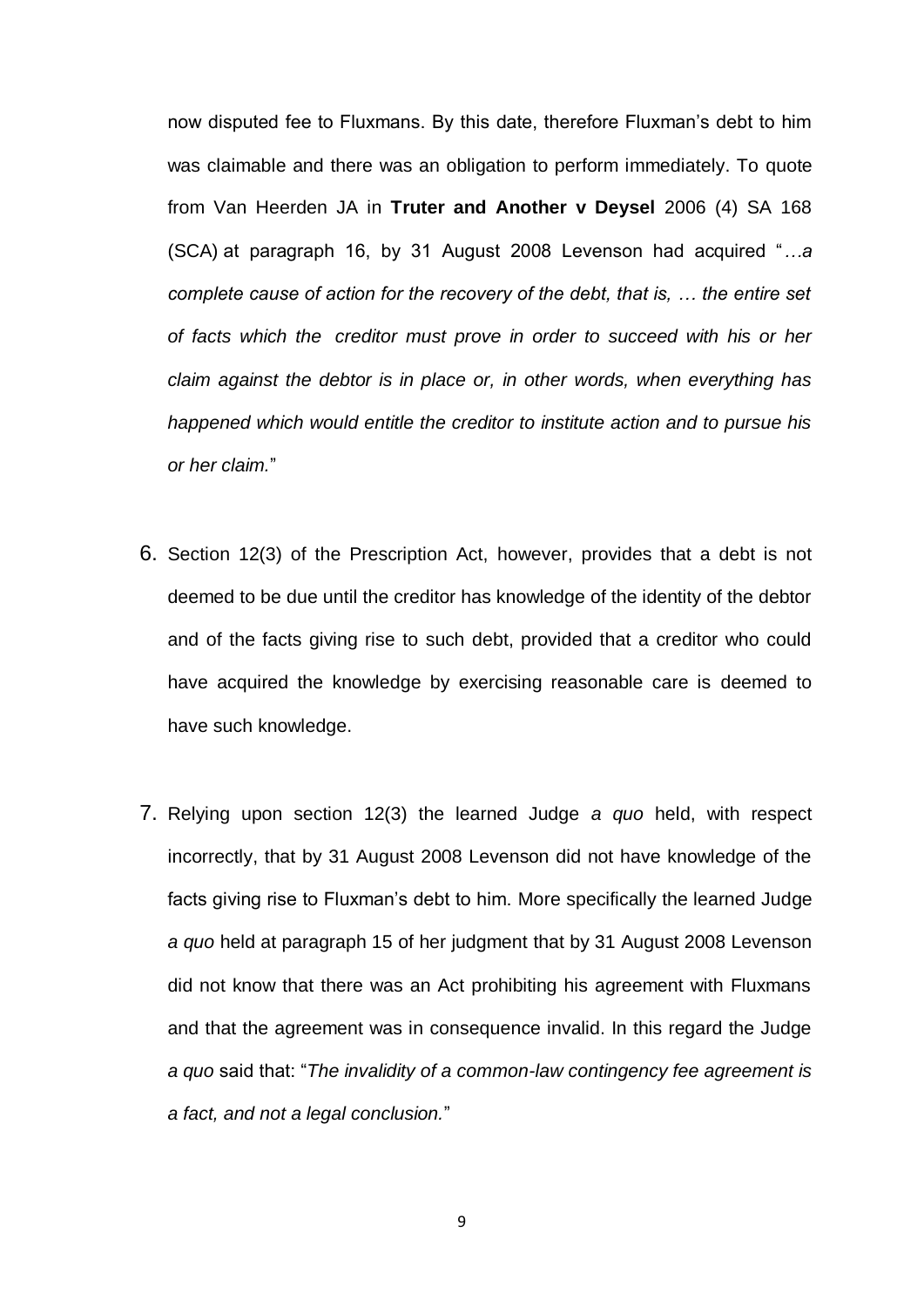- 8. The first issue that requires determination in this appeal is, therefore, whether the Judge *a quo* was correct in characterising Levenson's lack of knowledge of the invalidity of the contingency fee agreement as a "fact".
- 9. If invalidity of an agreement is a legal conclusion, as opposed to a fact, then it is settled law that the creditor is not required to have knowledge (actual or deemed) of such legal conclusion for the prescriptive period, which in this case is three years, to commence running.<sup>24</sup>

*Knowledge of the invalidity of an agreement is not a "fact" for the purposes of section 12(3) of the Prescription Act* 

- 10. As it is common cause that by 31 August 2008 Levenson had knowledge of the fact of the conclusion of the contingency fee agreement as well as all of its terms, this case turns on the narrow question of whether knowledge of the invalidity of the contingency fee agreement is properly characterised as knowledge of a fact (as the Judge *a quo* held) or knowledge of a conclusion of law (as the appellant contends).
- 11. This issue is not a novel one. There are at least four decisions of this Court that support the appellant's contention that knowledge of the legal position is not a fact and was not required in order for prescription to commence running.

 24 "In terms of s 11*(d)* read with s 12(1) of the Prescription Act 68 of 1969, civil debts prescribe three years from the date the debt is due." **Macleod v Kweyiya** [2013 \(6\) SA 1](http://ipproducts.jutalaw.co.za/nxt/foliolinks.asp?f=xhitlist&xhitlist_x=Advanced&xhitlist_vpc=first&xhitlist_xsl=querylink.xsl&xhitlist_sel=title;path;content-type;home-title&xhitlist_d=%7bsalr%7d&xhitlist_q=%5bfield%20folio-destination-name:%27201361%27%5d&xhitlist_md=target-id=0-0-0-11091)  [\(SCA\)](http://ipproducts.jutalaw.co.za/nxt/foliolinks.asp?f=xhitlist&xhitlist_x=Advanced&xhitlist_vpc=first&xhitlist_xsl=querylink.xsl&xhitlist_sel=title;path;content-type;home-title&xhitlist_d=%7bsalr%7d&xhitlist_q=%5bfield%20folio-destination-name:%27201361%27%5d&xhitlist_md=target-id=0-0-0-11091) at para 9.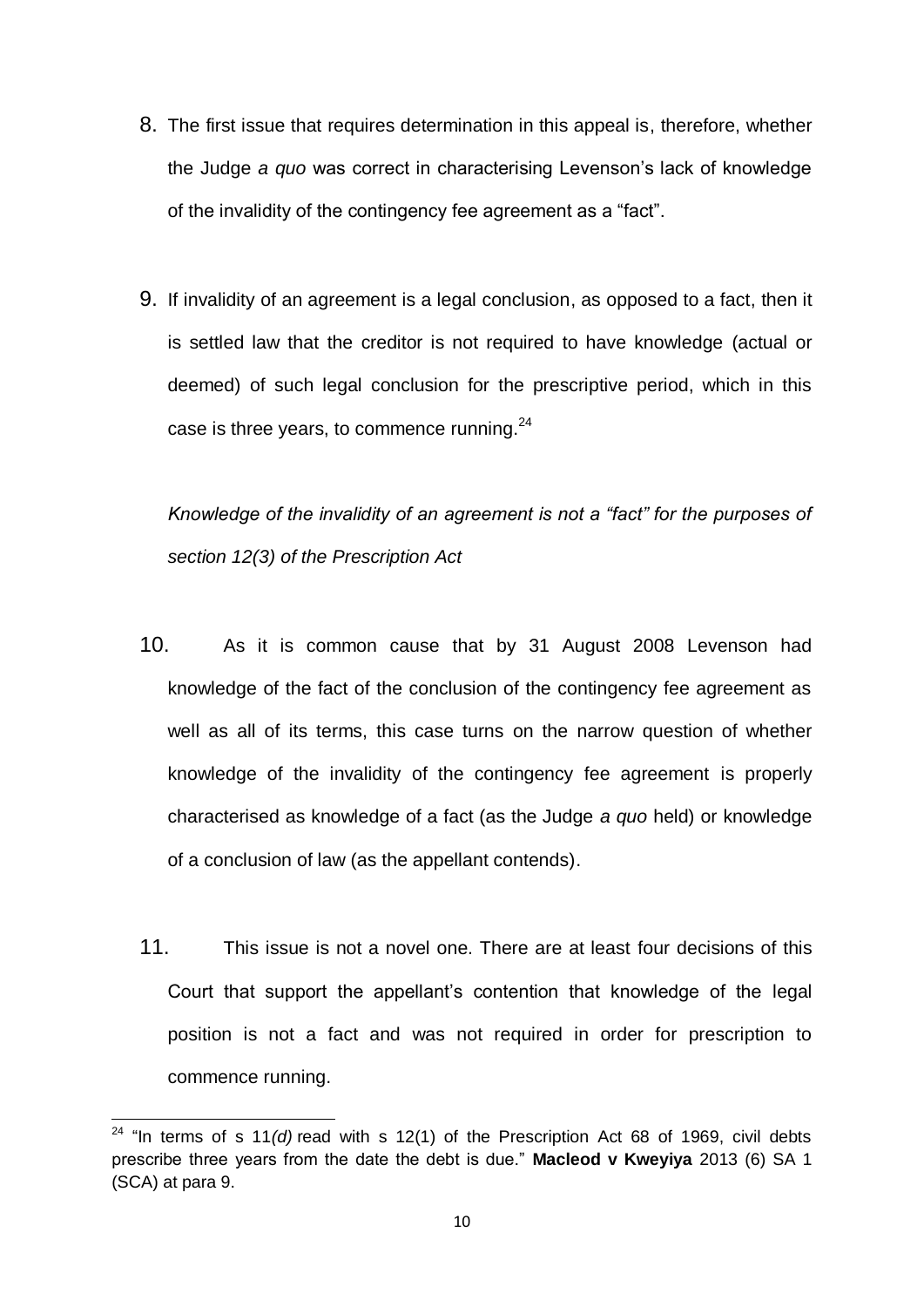- 12. The first decision is **Truter v Deysel** [2006 \(4\) SA 168 \(SCA\).](http://ipproducts.jutalaw.co.za/nxt/foliolinks.asp?f=xhitlist&xhitlist_x=Advanced&xhitlist_vpc=first&xhitlist_xsl=querylink.xsl&xhitlist_sel=title;path;content-type;home-title&xhitlist_d=%7bsalr%7d&xhitlist_q=%5bfield%20folio-destination-name:%27064168%27%5d&xhitlist_md=target-id=0-0-0-11093)
	- 12.1. In **Truter** the issue for determination was when the period of prescription began running in respect of the plaintiff's claim for damages for personal injury alleged as a result of the negligence of the defendants in their performance of certain medical procedures in circumstances where the procedures had been performed on the plaintiff in 1993 but it was only in early 2000 that the plaintiff managed to secure a medical opinion to the effect that the defendants had conducted themselves negligently (and, for that reason, that summons was issued only in April 2000.)
	- 12.2. In this case Van Heerden JA said at paragraphs 17 to 20:

**"***[17] In a delictual claim, the requirements of fault and unlawfulness do not constitute factual ingredients of the cause of action, but are legal conclusions to be drawn from the facts:*

 *'A cause of action means the combination of facts that are material for the plaintiff to prove in order to succeed with his action. Such facts must enable a court to arrive at certain legal conclusions regarding unlawfulness and fault, the constituent elements of a delictual cause of action being a combination of factual and legal conclusions, namely a causative act, harm, unlawfulness and culpability or fault.' (Emphasis added.)*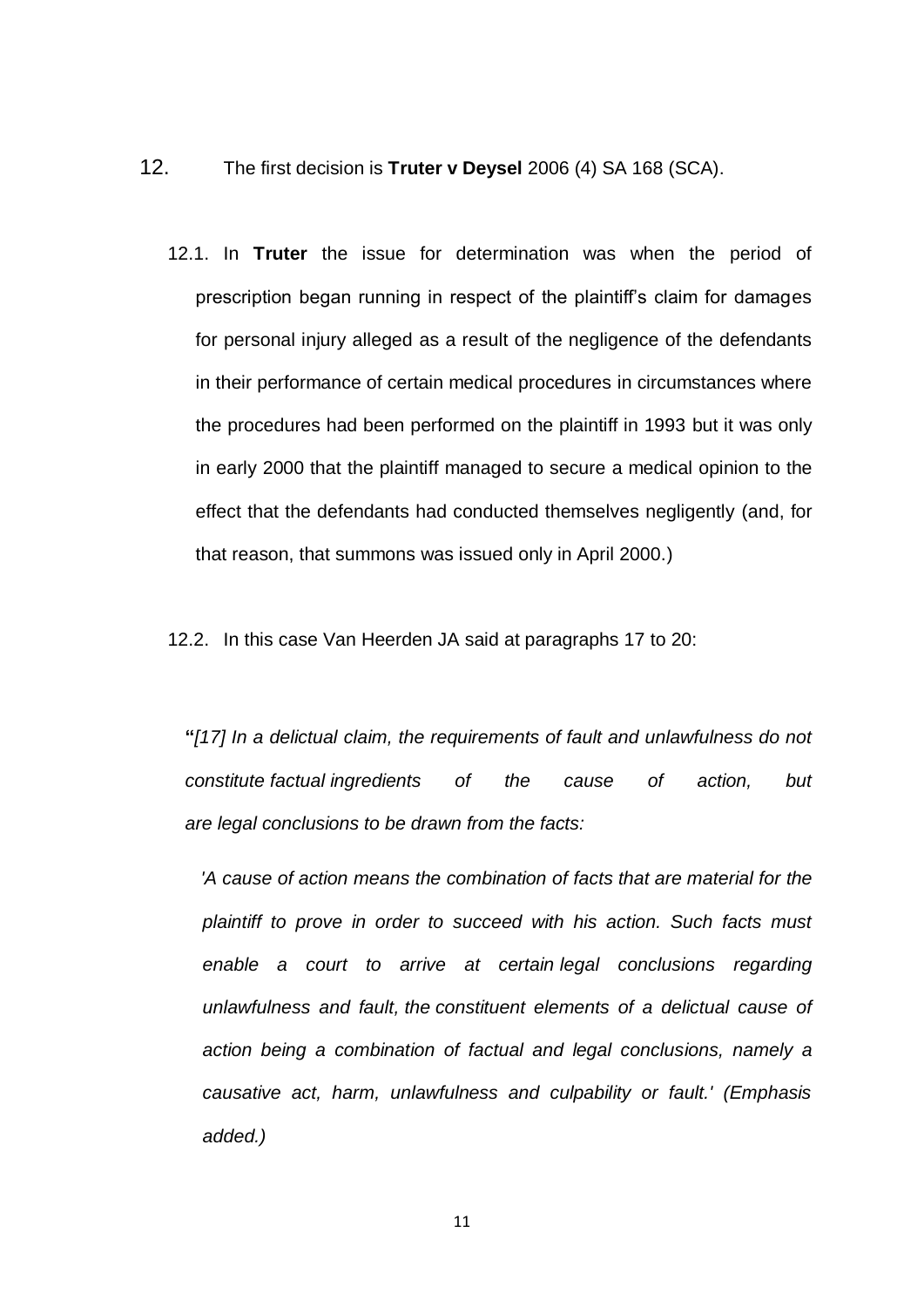*[18] In the words of this Court in Van Staden v Fourie:*

*'Artikel 12(3) van die Verjaringswet stel egter nie die aanvang van verjaring uit totdat die skuldeiser die volle omvang van sy regte uitgevind het nie. Die toegewing wat die Verjaringswet in hierdie verband maak, is beperk tot kennis van "die feite waaruit die skuld ontstaan".'*

*[19] 'Cause of action' for the purposes of prescription thus means*

 *'. . . every fact which it would be necessary for the plaintiff to prove, if traversed, in order to support his right to the judgment of the Court. It does not comprise every piece of evidence which is necessary to prove each fact, but every fact which is necessary to be proved.'*

*[20] As contended by counsel for Drs Truter and Venter, an expert opinion that a conclusion of negligence can be drawn from a particular set of facts is not itself a fact, but rather evidence. As indicated above, the presence or absence of negligence is not a fact; it is a conclusion of law to be drawn by the court in all the circumstances of the specific case. Section 12(3) of the Act requires knowledge only of the material facts from which the debt arises for the prescriptive period to begin running - it does not require knowledge of the relevant legal conclusions (ie that the known facts constitute negligence) or of the existence of an expert opinion which supports such conclusions.*" (Footnotes omitted)

13. The second decision is **Minister of Finance v Gore NO** [2007 \(1\) SA](http://ipproducts.jutalaw.co.za/nxt/foliolinks.asp?f=xhitlist&xhitlist_x=Advanced&xhitlist_vpc=first&xhitlist_xsl=querylink.xsl&xhitlist_sel=title;path;content-type;home-title&xhitlist_d=%7bsalr%7d&xhitlist_q=%5bfield%20folio-destination-name:%27071111%27%5d&xhitlist_md=target-id=0-0-0-934)  [111 \(SCA\).](http://ipproducts.jutalaw.co.za/nxt/foliolinks.asp?f=xhitlist&xhitlist_x=Advanced&xhitlist_vpc=first&xhitlist_xsl=querylink.xsl&xhitlist_sel=title;path;content-type;home-title&xhitlist_d=%7bsalr%7d&xhitlist_q=%5bfield%20folio-destination-name:%27071111%27%5d&xhitlist_md=target-id=0-0-0-934)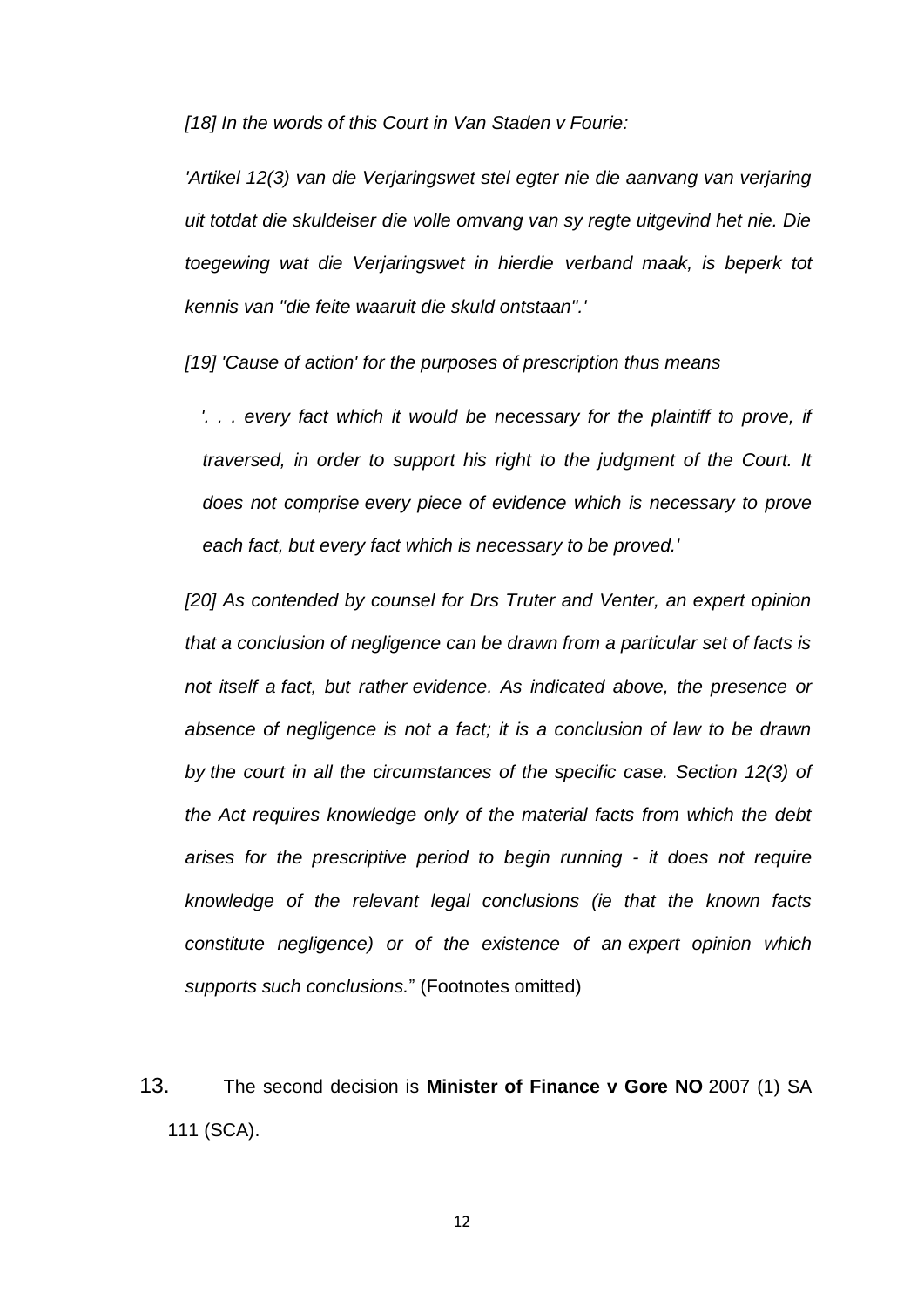13.1. In this case Cameron JA et Brand JA said the following at paragraph 17:

"*This Court has, in a series of decisions, emphasised that time begins to run against the creditor when it has the minimum facts that are necessary to institute action. The running of prescription is not postponed until a creditor becomes aware of the full extent of its legal rights, nor until the creditor has evidence that would enable it to prove a case 'comfortably'…*" (Footnotes omitted.)

- 13.2. The case relied upon by Cameron JA et Brand JA in the quotation referred to above that is relevant to the present matter is **Van Staden v Fourie** [1989 \(3\) SA 200 \(A\),](http://ipproducts.jutalaw.co.za/nxt/foliolinks.asp?f=xhitlist&xhitlist_x=Advanced&xhitlist_vpc=first&xhitlist_xsl=querylink.xsl&xhitlist_sel=title;path;content-type;home-title&xhitlist_d=%7bsalr%7d&xhitlist_q=%5bfield%20folio-destination-name:%27893200%27%5d&xhitlist_md=target-id=0-0-0-62785) which is discussed in footnote 2 of the judgment in the following terms:
	- *" Van Staden v Fourie [1989 \(3\) SA 200 \(A\)](http://ipproducts.jutalaw.co.za/nxt/foliolinks.asp?f=xhitlist&xhitlist_x=Advanced&xhitlist_vpc=first&xhitlist_xsl=querylink.xsl&xhitlist_sel=title;path;content-type;home-title&xhitlist_d=%7bsalr%7d&xhitlist_q=%5bfield%20folio-destination-name:%27893200%27%5d&xhitlist_md=target-id=0-0-0-62785) ([1998] 2 All SA 571) at 216B - F (SA). The Court held, per E M Grosskopf JA (in the context of a statutory provision permitting recovery of moneys paid), that running of prescription is not postponed 'until the creditor has established the full extent of his rights' (totdat die skuldeiser die volle omvang van sy regte uitgevind het nie). It followed that prescription started running when the creditor knew the facts the statute postulated for recovery, even though the creditor only later learned what requirements the statute posed and what rights he acquired when the payee failed to fulfil those requirements.*"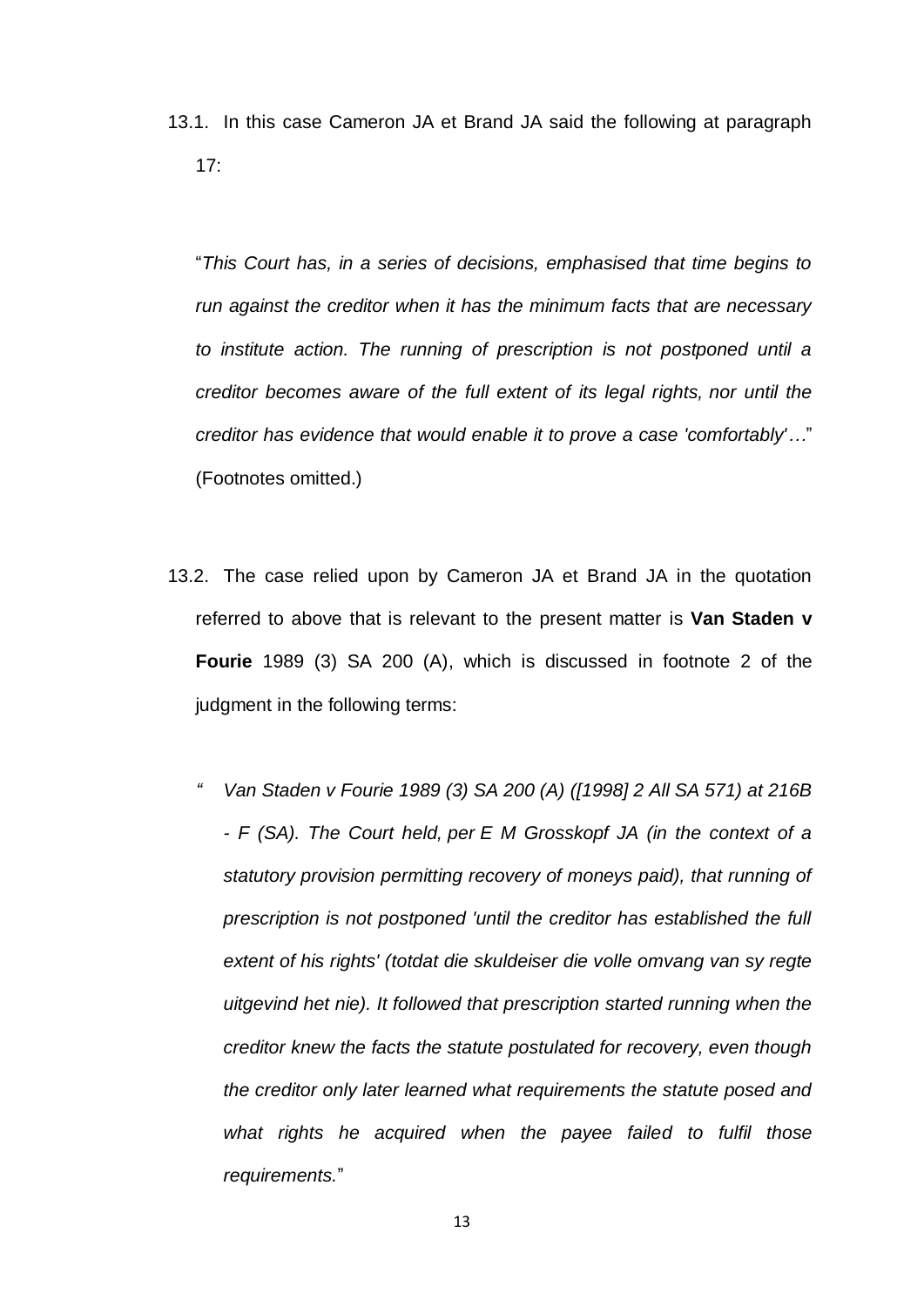- 14. The third decision is **Yellow Star Properties 1020 (Pty) Ltd v MEC, Department of Development Planning and Local Government, Gauteng** [2009 \(3\) SA 577 \(SCA\).](http://ipproducts.jutalaw.co.za/nxt/foliolinks.asp?f=xhitlist&xhitlist_x=Advanced&xhitlist_vpc=first&xhitlist_xsl=querylink.xsl&xhitlist_sel=title;path;content-type;home-title&xhitlist_d=%7bsalr%7d&xhitlist_q=%5bfield%20folio-destination-name:%27093577%27%5d&xhitlist_md=target-id=0-0-0-40243)
	- 14.1. A question that arose in this case was whether the plaintiff's claim against the defendant had prescribed in circumstances in which it was alleged that the defendant's employees had conducted themselves negligently in concluding an agreement for the sale of property that was held in an earlier case to be invalid. In this regard Leach AJA said the following at paragraph 37:

"*[37] It was then argued by the applicant that by reason of the provisions of s 12(3) of the Prescription Act, prescription only began to run once Smit J had delivered his judgment as until then the applicant could not have known that the sale was invalid. Again, this argument cannot be accepted. The section provides that a creditor shall be deemed to have knowledge of the identity of the debtor and of the facts from which the debt arises if he could have acquired it by exercising reasonable care. In the present case, the applicant was told by the Department of Development Planning and Local Government in its letter of 12 December 2000 that the property 'belongs to the National Department of Public Works and not the Gauteng Department of Education who instructed the disposal of the property'. From then on, the applicant was aware that the property did not vest in the respondent. This was also clearly set out in the respondent's opposing*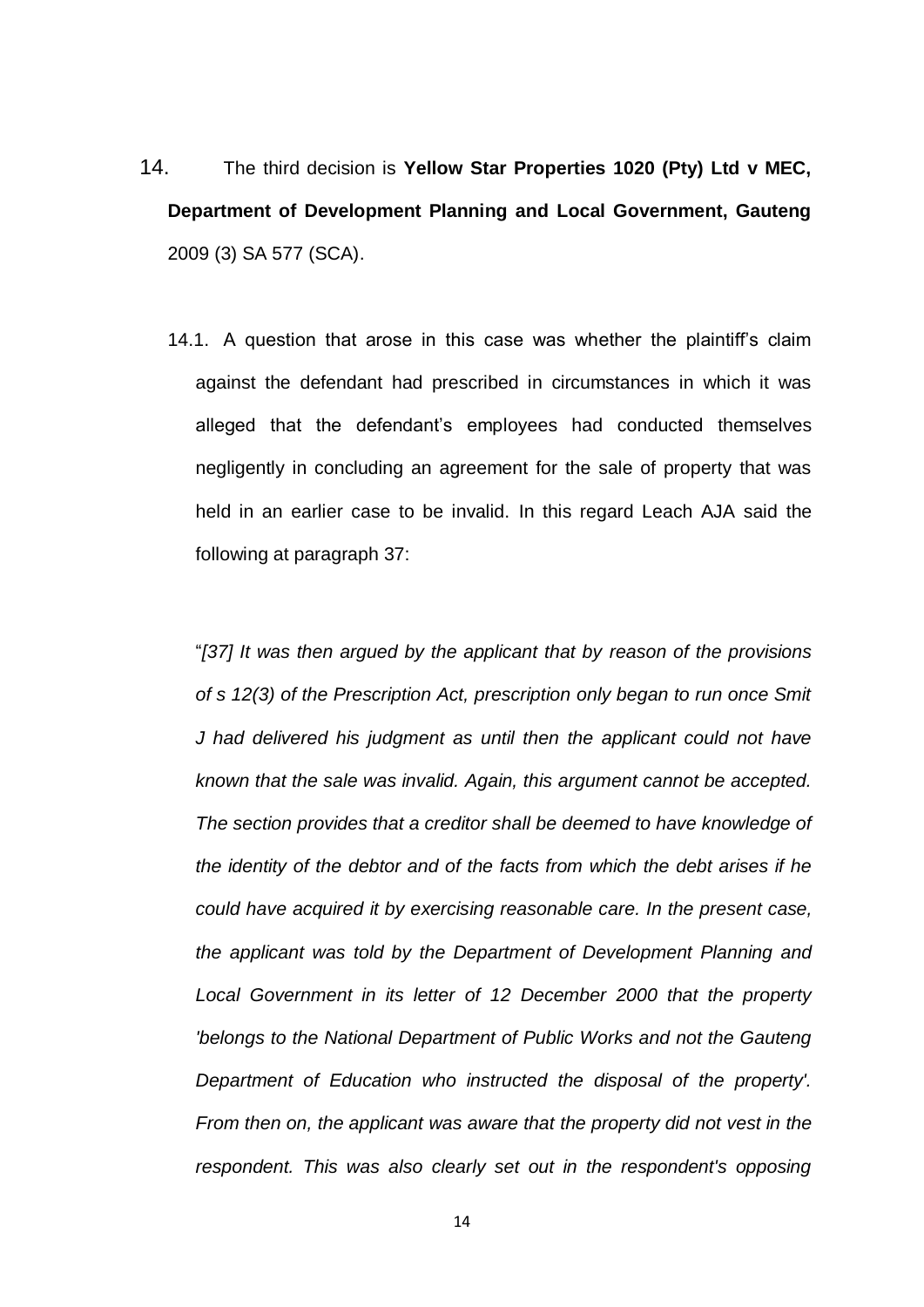*affidavit in case 15278/2001 which was filed in August 2001, more than three years before the institution of the applicant's action for damages. It may be that the applicant had not appreciated the legal consequences which flowed from the facts, but its failure to do so does not delay the date prescription commenced to run.*"

- 15. The fourth and most on point decision is that of the Supreme Court of Appeal in **Claasen v Bester** 2012 (2) SA 404 (SCA).
	- 15.1. As appears from paragraph 3 of the judgment of Lewis JA, the issue in **Claasen** is in substance the same as the issue that arises in this case. In **Claasen** the issue was described as "*whether failure to appreciate that a contract is void or voidable is a 'fact' for the purposes of s 12(3) of the Prescription Act 68 of 1969*". In this matter, the issue is whether Levenson's failure to appreciate that his contract with Fluxmans was invalid or void is a 'fact' for the purposes of section 12(3) of the Prescription Act.
	- 15.2. **Claasen** concerned a special plea of prescription raised in the context of an action in which the plaintiff claimed a declaration that a sale of immovable property was void or voidable having regard to a provision (referred to as "the buy-back provision") in the deed of sale that was unenforceable.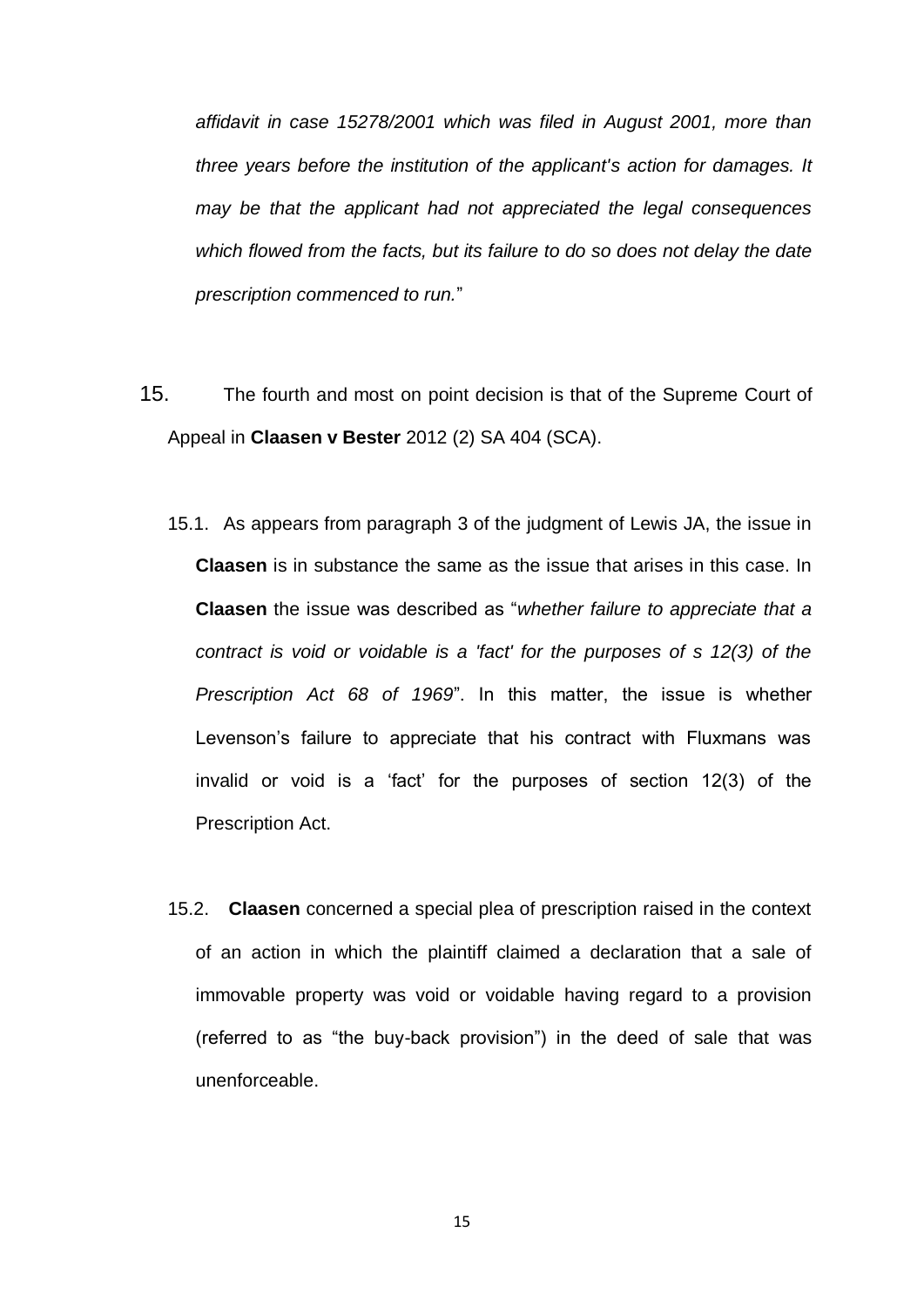- 15.3. The SCA overruled the decision of the High Court that the claim had not prescribed as prescription only started running on 11 January 2006 when the plaintiff was advised that the buy-back provision was not enforceable, and that in the circumstances the plaintiff did not have knowledge of the facts from which the debt arose until that date  $-$  i.e. the Supreme Court of Appeal held that the High Court erred in holding that ignorance of the unenforceability of the provision was a "fact" for the purposes of section 12(3) of the Prescription Act.
- 15.4. In upholding the appeal against the decision of the High Court, Lewis JA makes it clear that knowledge or appreciation of unlawfulness or invalidity does not constitute a "fact" for the purposes of the Prescription Act. Thus, as appears from paragraph 11 of the judgment in **Claasen**, while the plaintiff's lack of knowledge of the fact that a price or a determinable price had not been put in writing in the deed of sale would delay the running of prescription (of which fact he became aware on 3 March 2004), his lack of knowledge that the provisions of the deed of sale were void due to there being no price or determinable price in the deed of sale was irrelevant to the issue of prescription. This is apparent from paragraphs 15 to 18 of the judgment in which Lewis JA held as follows:

"*[15] These cases … make it abundantly clear that knowledge of legal conclusions is not required before prescription begins to run. There is no reason to distinguish delictual claims from others…*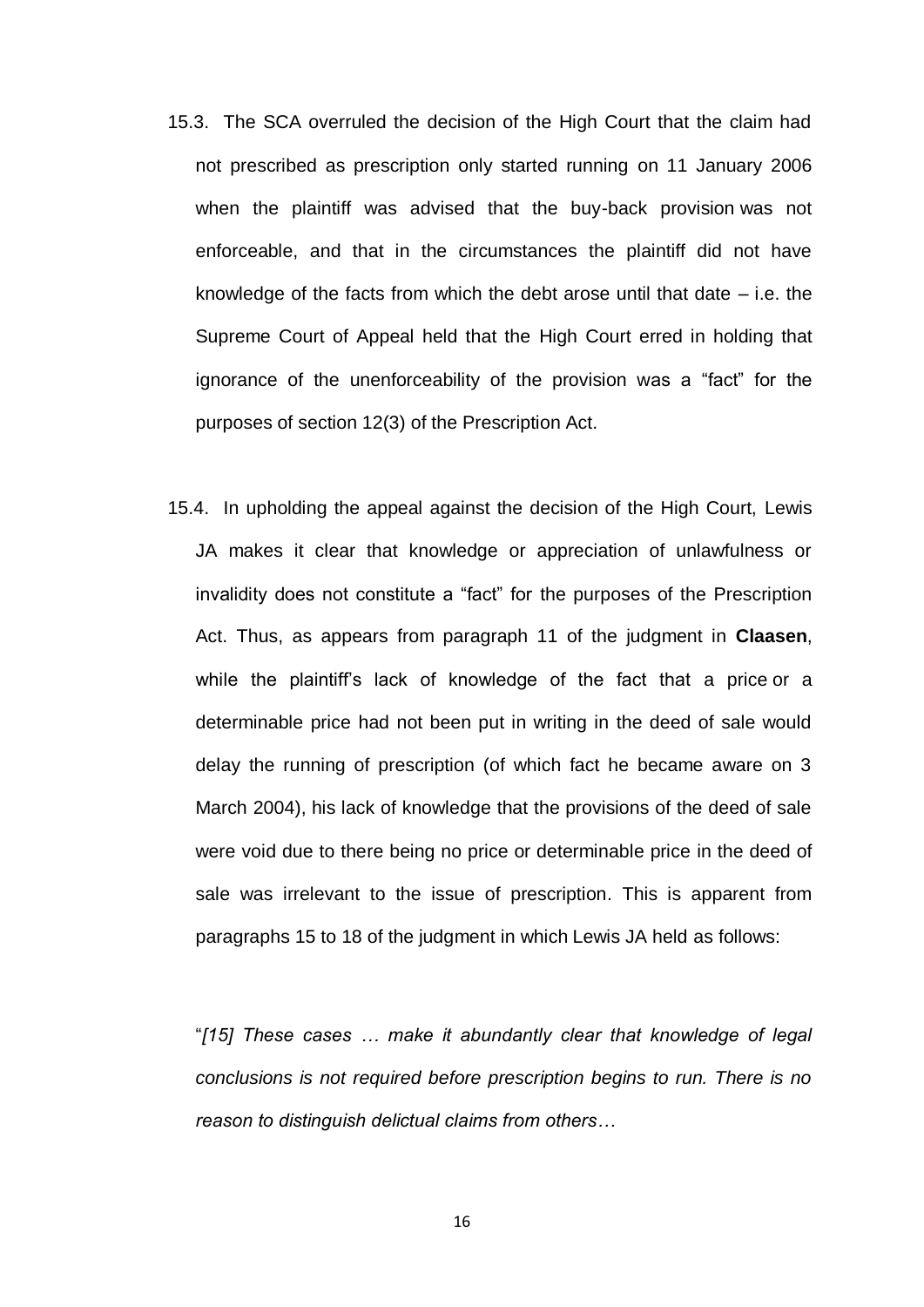*[16] It is thus clear that prescription began to run on 3 March 2004, when Bester knew that no provision as to the price at which he could buy back the farm from Claasen had been included in the deed of sale. That he believed nonetheless that the provision was enforceable is not relevant…* 

*…*

*[18] Accordingly, prescription began to run by 3 March 2004, and any claim that Bester may have had prescribed by the date when summons was issued and served — 14 December 2007. The appeal must thus succeed.*"

- 16. There is no principled basis to distinguish the decision in **Claasen** from the facts in the present matter. By 31 August 2008 everything had "*happened which would entitle the creditor [Levenson] to institute action and to pursue his … claim*" against Fluxmans. The suggestion that it was open to Levenson to wait for an indefinite period for another litigant in another case and armed with no extra facts than those available to him to successfully prosecute a claim in the Constitutional Court (or indeed any other court) has no merit.
- 17. Substantial reliance was placed by the Judge *a quo* on **Macleod v Kweyiya** [2013 \(6\) SA 1 \(SCA\).](http://ipproducts.jutalaw.co.za/nxt/foliolinks.asp?f=xhitlist&xhitlist_x=Advanced&xhitlist_vpc=first&xhitlist_xsl=querylink.xsl&xhitlist_sel=title;path;content-type;home-title&xhitlist_d=%7bsalr%7d&xhitlist_q=%5bfield%20folio-destination-name:%27201361%27%5d&xhitlist_md=target-id=0-0-0-11091) This case, however, does not support the conclusion that Levenson's claim had not prescribed. On the contrary, the decision in **Macleod** is consistent with the other Supreme Court of Appeal decisions quoted above, and supports Fluxmans' contention that the claim against it had prescribed. The following is apposite in this regard: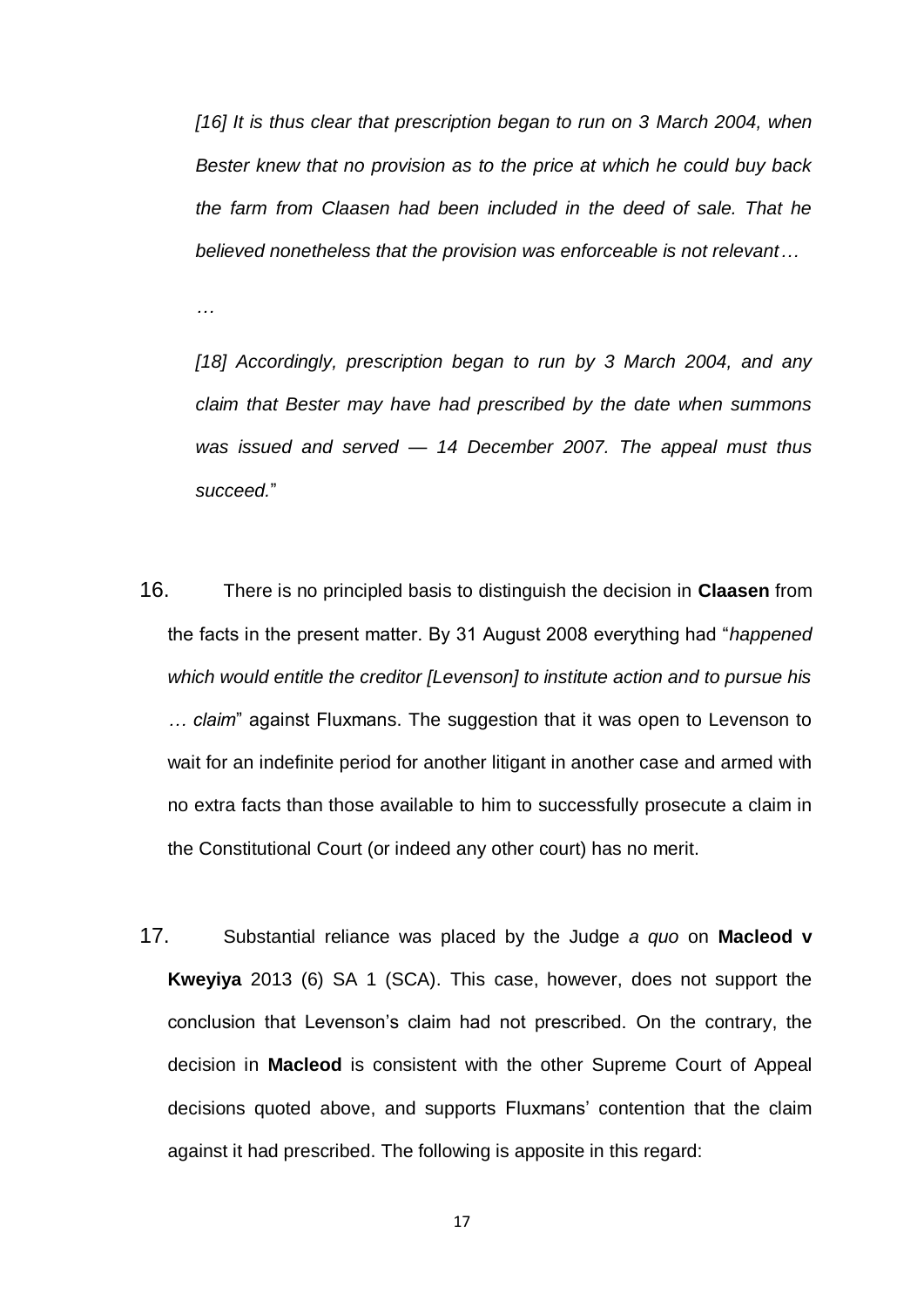- 17.1. The Court in **MacCloud** was focused upon a different enquiry to that which faces this Court. Specifically it was not contended in **MacCleod** that the creditor had actual knowledge of the identity of the debtor and of the facts giving rise to the debt outside of the three year prescriptive period. Rather, the Court in **MacCleod** was focused upon the question of whether the plaintiff (who it was accepted had no actual knowledge) could have acquired such knowledge "by exercising reasonable care" and in consequence be "deemed to have such knowledge" in terms of section 12(3) of the Prescription Act.
- 17.2. Where, as is the case in the present appeal, it is contended that a creditor has actual knowledge of the facts giving rise to the debt it is unnecessary and unhelpful to engage in questions regarding whether the said creditor was negligent (or innocent) in not acquiring knowledge of the said facts such that it can be said of such creditor that he/she/it is "deemed to have such knowledge" because he/she/it "could have acquired the knowledge by exercising reasonable care". In other words, the focus of the enquiry in **MacCleod**'s case is inapplicable to the present matter.
- 17.3. What is, however, significant is that it is clear from the decision in **MacCleod** that – in keeping with **Claasen** (which is quoted with approval in **MacCleod**) – the SCA did not consider knowledge of the legal conclusion of unlawfulness to comprise part of "the facts" of which the creditor was required to have knowledge in order for a debt to be deemed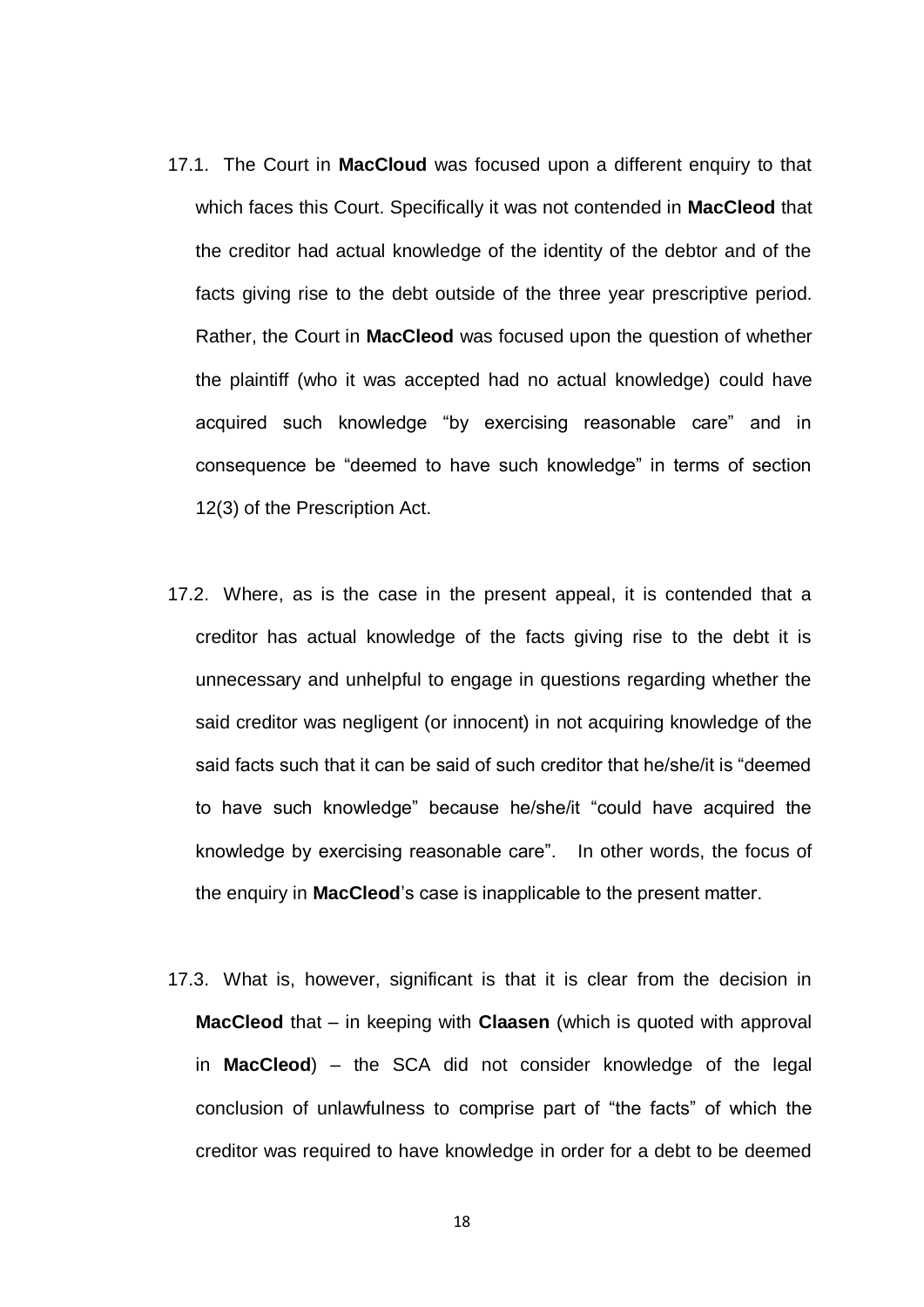due in terms of section 12(3) of the Prescription Act. Thus, the Supreme Court of Appeal held in **McCleod**'s case that prescription commenced running not from the date when the plaintiff (respondent) consulted with her attorneys and became aware that the defendant (appellant) was negligent (being 4 February 2009) but, rather, that prescription commenced running from the date when the plaintiff first became aware of the terms of the settlement agreement (being 19 April 2006). In other words, prescription commenced running from the date when the plaintiff acquired knowledge of the facts giving rise to the debt. (As stated above the Court's further enquiry in **MacCleod** regarding whether by the exercise of reasonable care the respondent could have acquired the knowledge earlier, is irrelevant.)

- 18. It is not disputed that in the present matter Levenson had actual knowledge of all of the terms of the contingency agreement concluded between him and Fluxmans by 31 August 2008. By this date there had also been performance in terms of such agreement. What Levenson says that he did not have knowledge of, and what he was not required to have knowledge of for purposes of prescription, was the legal conclusion that such agreement was invalid or void.
- 19. In any event, even if the law required knowledge of the invalidity or voidness of an agreement in order for prescription to commence running (which, for the reasons set out above, it does not) it is apparent that Levenson would still not be able to rely on section 12(3) of the Prescription Act.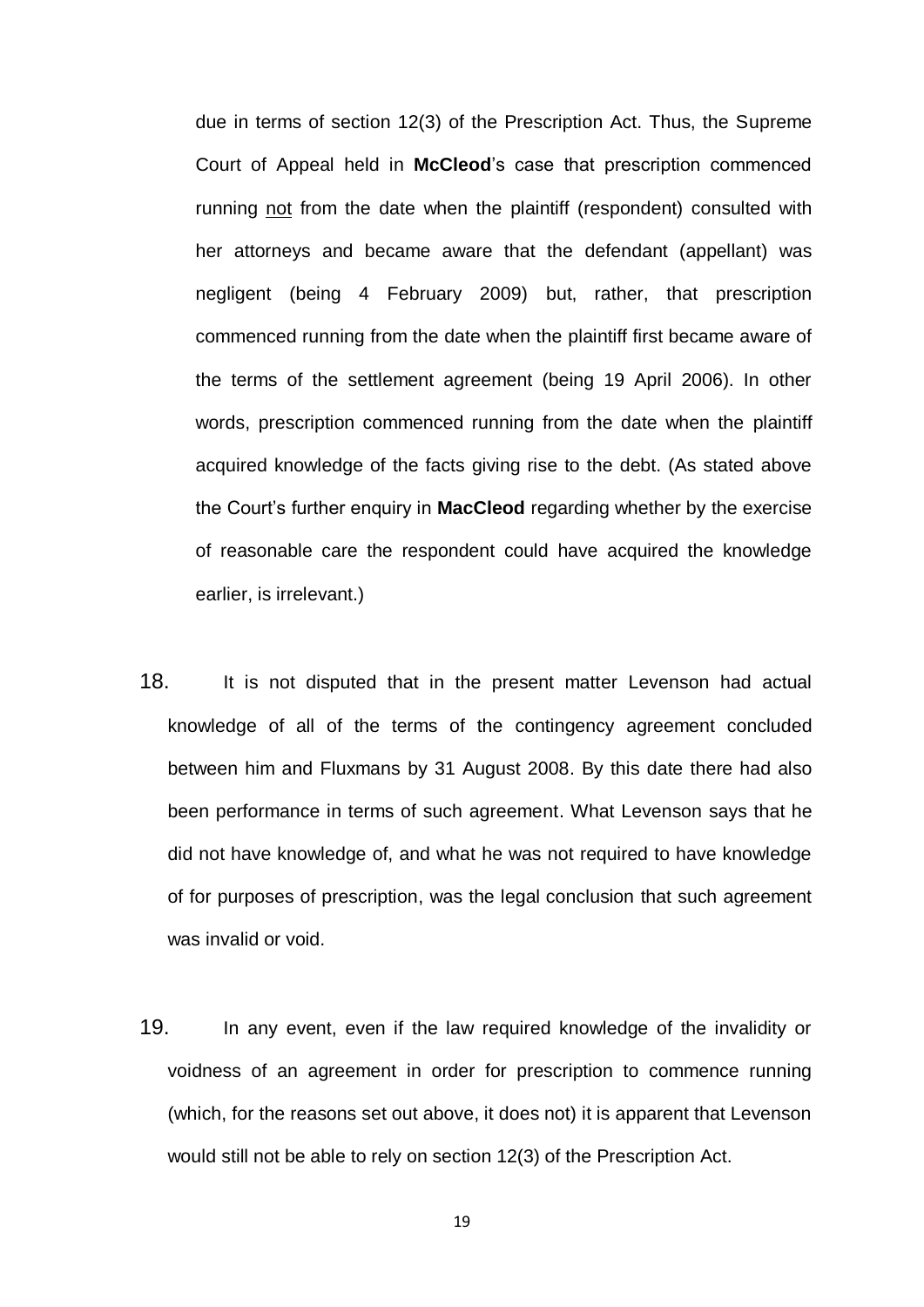- 20. On Levenson's own version he would be "deemed to have such knowledge" as by the exercise of "reasonable care" he could have acquired it. The following is relevant in this regard:
	- 20.1. Levenson's case is that until he "*became aware of the Judgment in the case of Bobroff v De La Guerre in the Constitutional Court*" he was "*unaware of the true legal position.*" 25
	- 20.2. The decision of the Constitutional Court in **Ronald Bobroff & Partners Inc v De la Guerre** [2014 \(3\) SA 134 \(CC\)](http://ipproducts.jutalaw.co.za/nxt/foliolinks.asp?f=xhitlist&xhitlist_x=Advanced&xhitlist_vpc=first&xhitlist_xsl=querylink.xsl&xhitlist_sel=title;path;content-type;home-title&xhitlist_d=%7bsalr%7d&xhitlist_q=%5bfield%20folio-destination-name:%2720143134%27%5d&xhitlist_md=target-id=0-0-0-11083) is, however, irrelevant to Levenson's claim against Fluxmans. All that the Constitutional Court was required to determine in **Ronald Bobroff & Partners Inc v De la Guerre**  was whether the Act was constitutional. The question of whether contingency fee agreements that did not comply with the provisions of the Act were valid or void was not raised before the Constitutional Court.
	- 20.3. In fact, as appears from the decision of the Constitutional Court in **Ronald Bobroff & Partners Inc v De la Guerre** [2014 \(3\) SA 134 \(CC\)](http://ipproducts.jutalaw.co.za/nxt/foliolinks.asp?f=xhitlist&xhitlist_x=Advanced&xhitlist_vpc=first&xhitlist_xsl=querylink.xsl&xhitlist_sel=title;path;content-type;home-title&xhitlist_d=%7bsalr%7d&xhitlist_q=%5bfield%20folio-destination-name:%2720143134%27%5d&xhitlist_md=target-id=0-0-0-11083)<sup>26</sup> the Act did not alter the legal position that common law contingency agreements were invalid, rather the Act made it legal for attorneys to charge contingency fees "*in regulated instances and at set percentages*".

 $^{25}$  RA p70 para 10.

<sup>&</sup>lt;sup>26</sup> At para 2 read with footnote 4.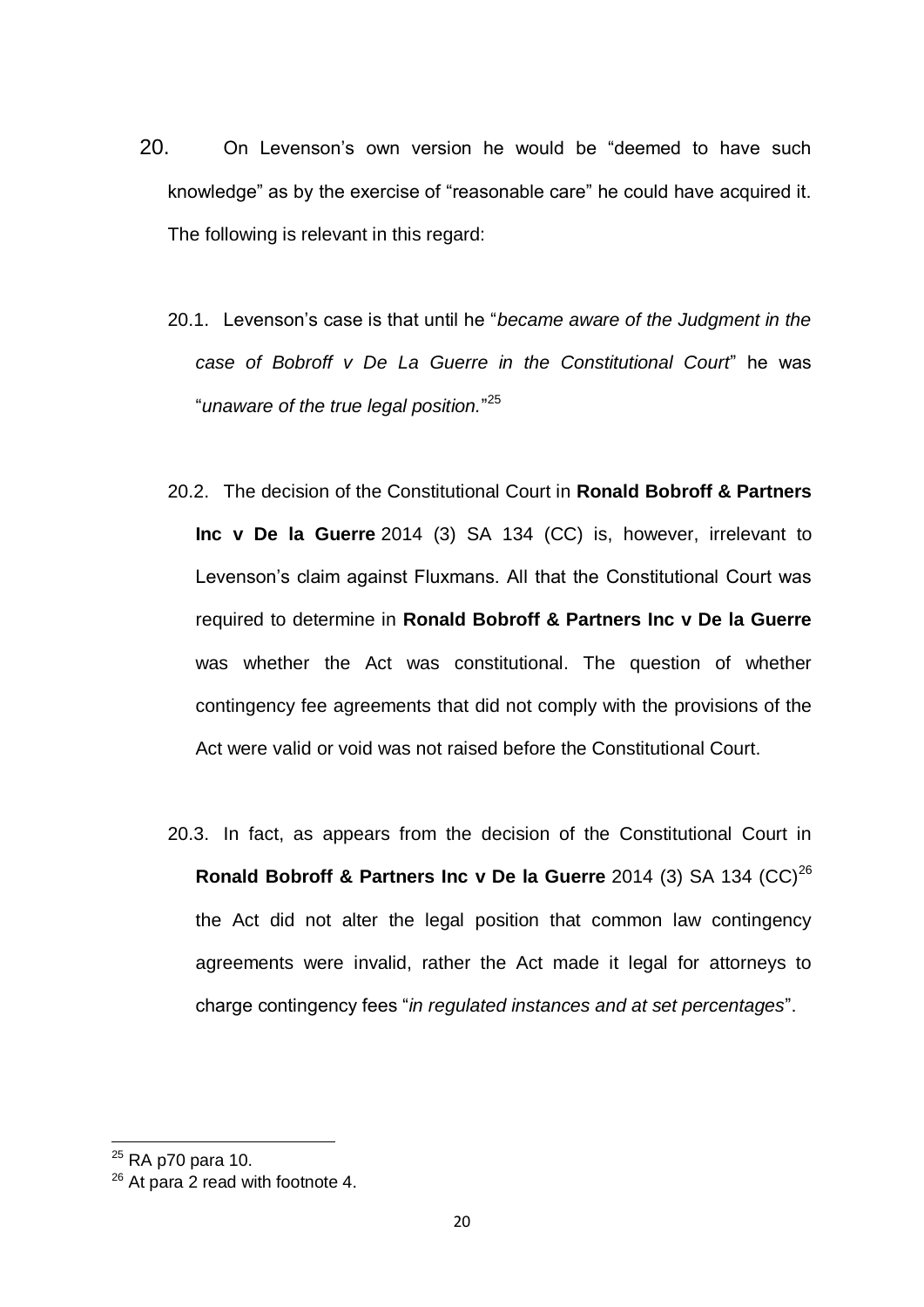- 20.4. Legal certainty regarding the invalidity of common law contingency fee agreements had been established as early as 2004 by the Supreme Court of Appeal in the case of **Price Waterhouse Coopers Inc v National Potato Co-op Ltd** [2004 \(6\) SA 66 \(SCA\).](http://ipproducts.jutalaw.co.za/nxt/foliolinks.asp?f=xhitlist&xhitlist_x=Advanced&xhitlist_vpc=first&xhitlist_xsl=querylink.xsl&xhitlist_sel=title;path;content-type;home-title&xhitlist_d=%7bsalr%7d&xhitlist_q=%5bfield%20folio-destination-name:%2704666%27%5d&xhitlist_md=target-id=0-0-0-14289) In this case it was said at paragraph 41 that: "*Any contingency fee agreement between such parties which is not covered by the Act is therefore illegal*". This is conceded by Levenson in his replying affidavit.<sup>27</sup>
- 20.5. To the extent, therefore, that knowledge of the invalidity of common law contingency fee agreements was a "fact" for purposes of section 12(3) of the Prescription Act, Levenson could by the exercise of "reasonable care" have acquired knowledge of such "fact".

#### *The rule in Wilken v Kohler*

21. The second issue in this appeal only arises if Fluxmans' contention that the claim against it has prescribed is not upheld. In such event Fluxmans contends that there exists a further reason why Levenson is not entitled to reclaim the payment made by him to Fluxmans in terms of the contingency agreement. The reason is that while it is correct that the contingency fee agreement in question did not comply with the provisions of section 3 of the Act, section 2 of the Act expressly validates a contingency fee agreement that complies with section 2(1) and 2(2) of the Act, "*notwithstanding anything to the contrary in any law or the common law*".

 $27$  RA p70 para 12.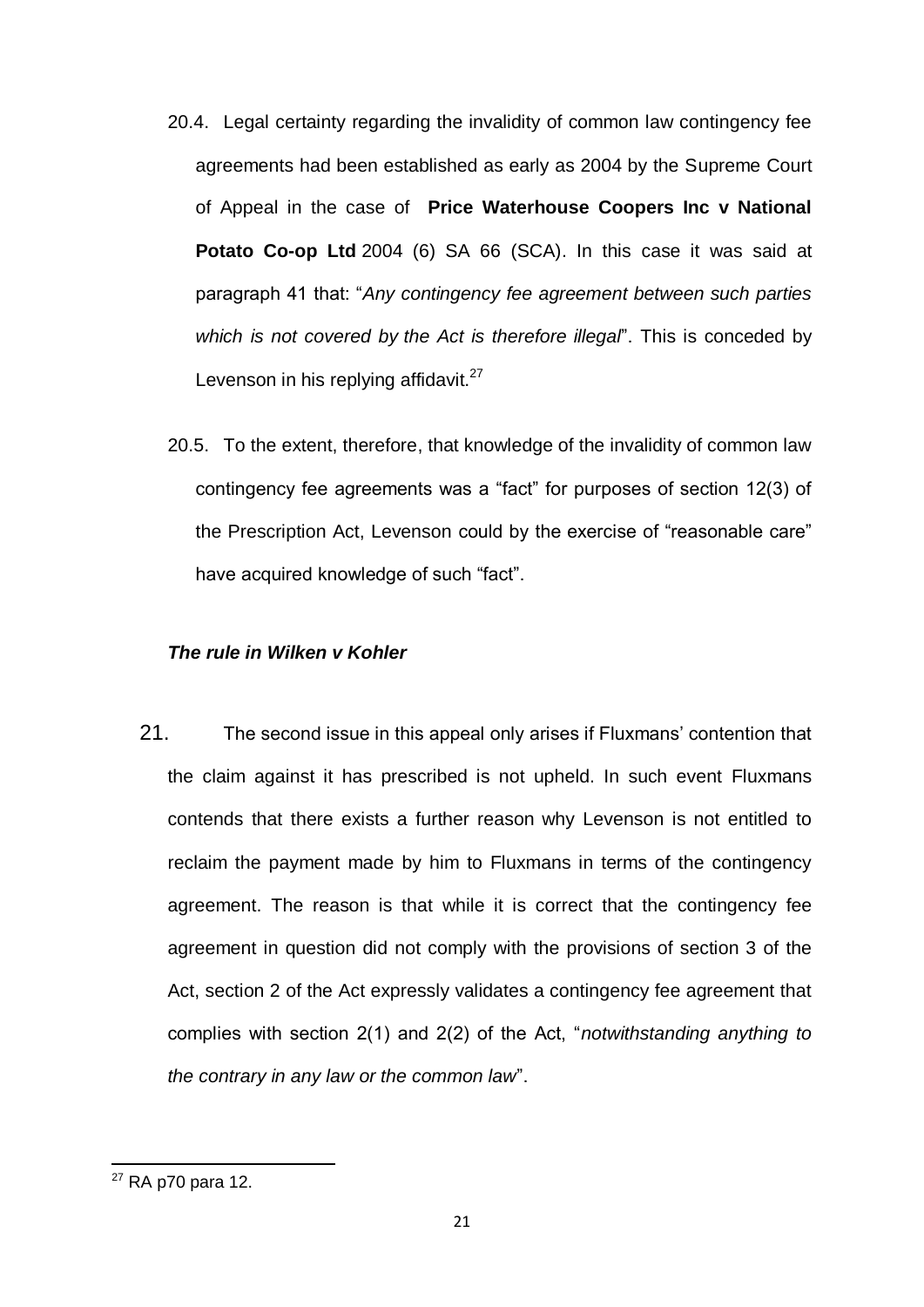- 22. The definition of "contingency fee agreement" in section 1 of the Act also does not require compliance with section 3 for the purpose of a valid agreement.
- 23. In these circumstances, and having regard to the fact that both Fluxmans and Levenson have performed their bargain in full, and that such bargain complies with sections 2(1) and 2(2) of the Act, the rule articulated by Innes JA in **Wilken v Kohler**1913 AD 135 and unequivocally approved by the SCA in **Legator McKenna Inc v Shea** [2010 \(1\) SA 35 \(SCA\)](http://ipproducts.jutalaw.co.za/nxt/foliolinks.asp?f=xhitlist&xhitlist_x=Advanced&xhitlist_vpc=first&xhitlist_xsl=querylink.xsl&xhitlist_sel=title;path;content-type;home-title&xhitlist_d=%7bsalr%7d&xhitlist_q=%5bfield%20folio-destination-name:%272010135%27%5d&xhitlist_md=target-id=0-0-0-11107)<sup>28</sup> is of application. In **Legator McKenna Inc v Shea** Brand JA described the rule as follows $^{29}$ :

"*… Succinctly stated, the rule provides that, if both parties to an invalid agreement had performed in full, neither party can recover his or her performance purely on the basis that the agreement was invalid. The 'rule' has its origin in an obiter dictum by Innes JA in Wilken v Kohler 1913 AD 135. In context Innes JA was dealing with performance under sales of land that were invalid for want of compliance with a statute requiring the contract to be*  in writing. In the course of his judgment he then stated (at 144) obiter, as it *turned out, that:*

 *'It by no means follows that because a court cannot enforce a contract which the law says shall have no force, it would therefore be bound to upset the result of such a contract which the parties had carried through* 

 $^{28}$  At para 28.

 $29$  At para 26.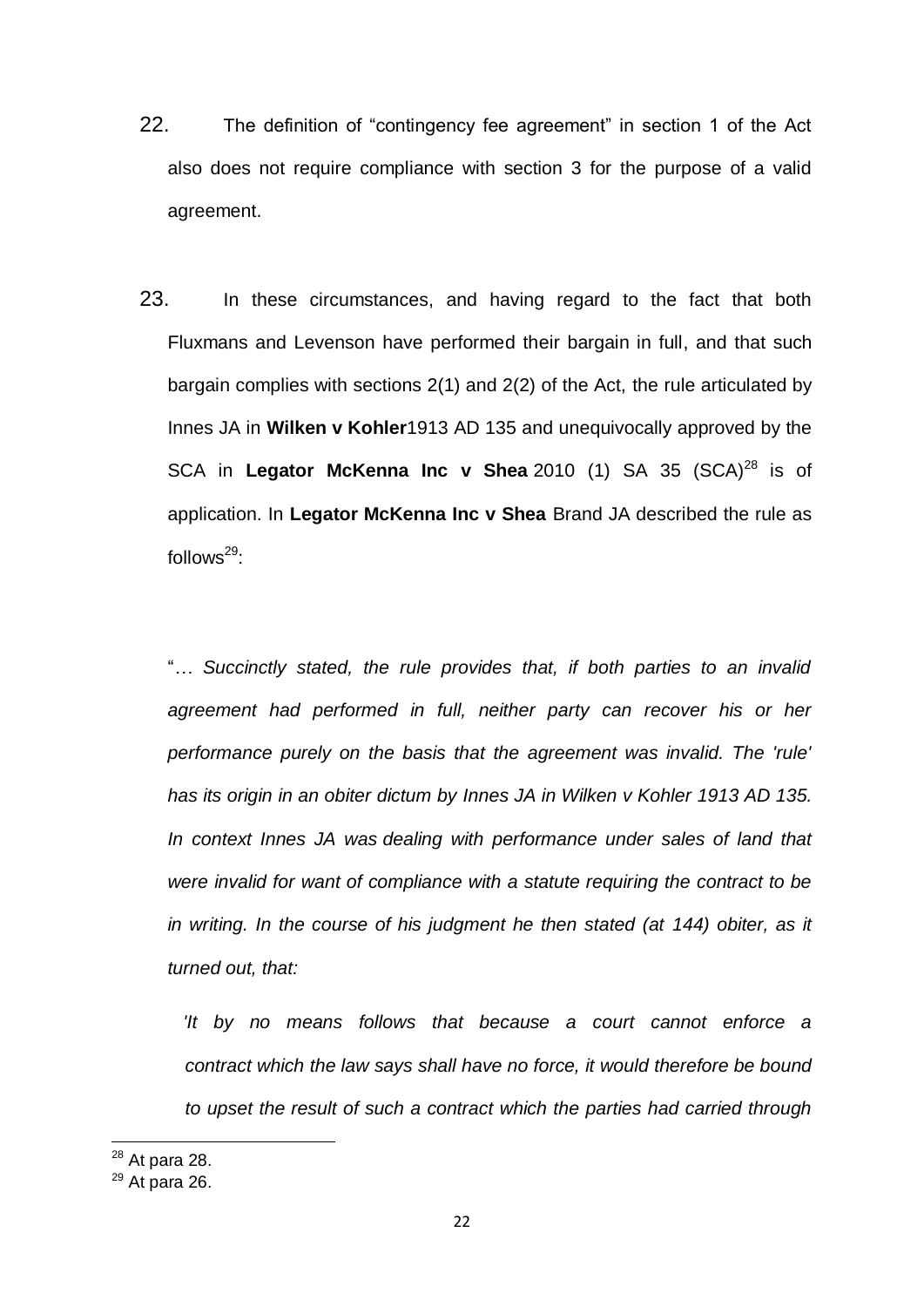*in accordance with its terms. Suppose, for example, an . . . [oral] agreement of sale of fixed property . . . , a payment of the purchase price and due transfer of the land. Neither party would be able to upset the concluded transaction on the mere ground that . . . it was in reality an agreement to sell, invalid and unenforceable in law, but which both seller and purchaser proposed to carry out.'*"

23.1. Relevant in this regard is that, as the contingency agreement in the present matter complies with section 2 of the Act, it cannot be said that "*the purpose of the transaction is prohibited by law*" <sup>30</sup>. On the contrary, the Act expressly permits a transaction with this purpose.<sup>31</sup>

### **Conclusion**

24. In the circumstances it is respectfully submitted that the appeal should be upheld with costs, including the costs consequent upon the employment of two counsel.

> A Subel SC S Stein Appellant's counsel Chambers, Sandton

<sup>30</sup> **Legator McKenna Inc v Shea** at para 29.

<sup>31</sup> To the extent that this is contrary to the decision of the full bench in **South African Association of Personal Injury Lawyers v Minister of Justice and Constitutional Development (Road Accident Fund, Intervening Party)** [2013 \(2\) SA 583 \(GSJ\),](http://ipproducts.jutalaw.co.za/nxt/foliolinks.asp?f=xhitlist&xhitlist_x=Advanced&xhitlist_vpc=first&xhitlist_xsl=querylink.xsl&xhitlist_sel=title;path;content-type;home-title&xhitlist_d=%7bsalr%7d&xhitlist_q=%5bfield%20folio-destination-name:%2720132583%27%5d&xhitlist_md=target-id=0-0-0-29423) it is respectively submitted that SAAPIL is incorrect.